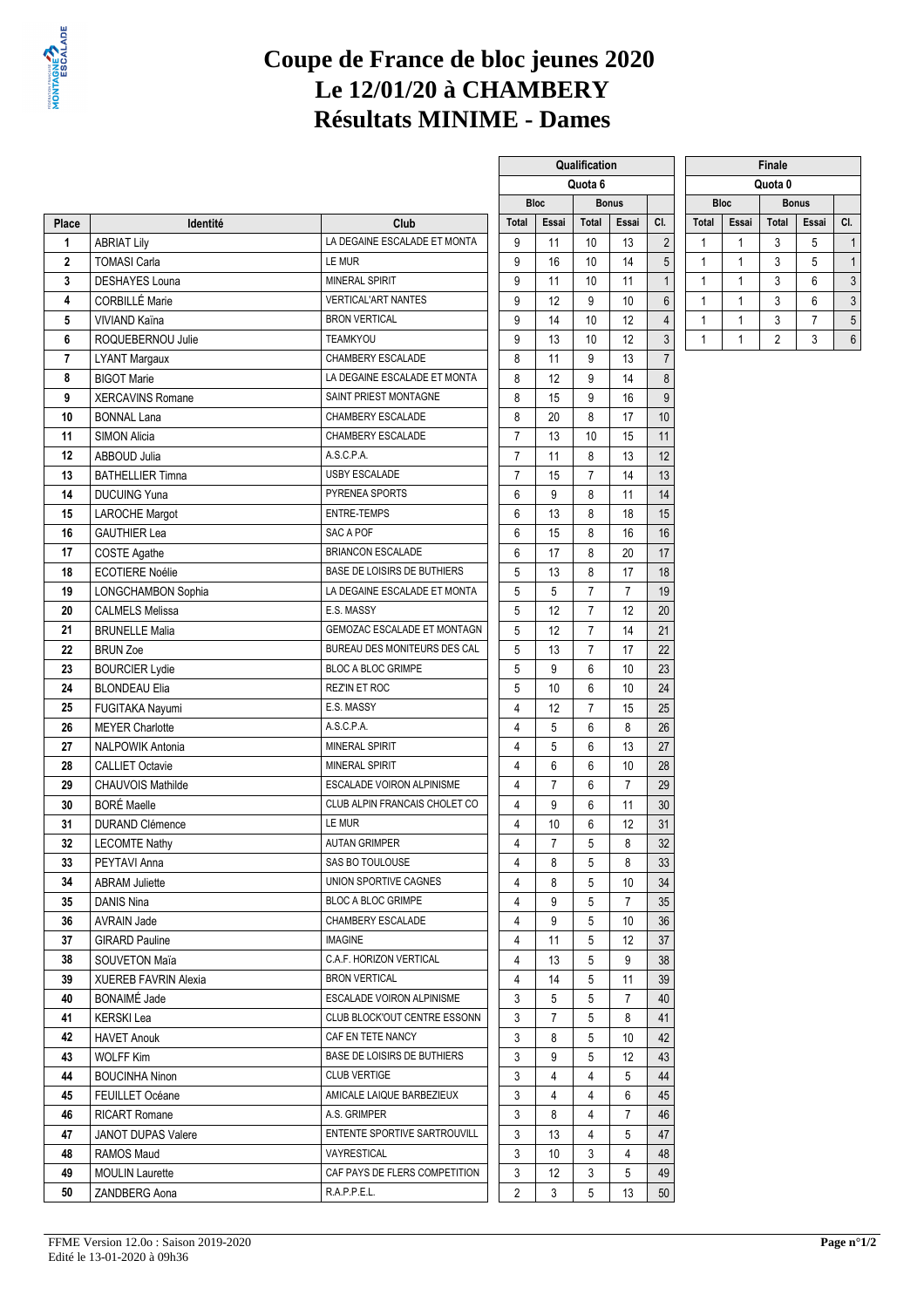## **Coupe de France de bloc jeunes 2020 Le 12/01/20 à CHAMBERY Résultats MINIME - Dames**

|              |                             |                                      |                |              | Quota 6        |                |     |             |       | Quota 0      |       |     |
|--------------|-----------------------------|--------------------------------------|----------------|--------------|----------------|----------------|-----|-------------|-------|--------------|-------|-----|
|              |                             |                                      |                | <b>Bloc</b>  |                | <b>Bonus</b>   |     | <b>Bloc</b> |       | <b>Bonus</b> |       |     |
| <b>Place</b> | Identité                    | <b>Club</b>                          | <b>Total</b>   | Essai        |                | Essai          | CI. | Total       | Essai | Total        | Essai | CI. |
| 51           | LAMY Bérénice               | R.A.P.P.E.L.                         | 2              | 8            | 5              | 12             | 51  |             |       |              |       |     |
| 52           | <b>MAURICE Alienor</b>      | <b>ESCALADE VOIRON ALPINISME</b>     | $\overline{2}$ | 4            | 4              | 5              | 52  |             |       |              |       |     |
| 53           | <b>BECQUAERT Flavie</b>     | REZ'IN ET ROC                        | $\overline{2}$ | 6            | 3              | 6              | 53  |             |       |              |       |     |
| 54           | CHEVALLIER-JAURIBERRY Sarah | TEAM SOLO ESCALADE                   | $\overline{2}$ | 9            | 3              | 6              | 54  |             |       |              |       |     |
| 55           | <b>MONA Camille</b>         | <b>GENERATION ROC</b>                | $\overline{2}$ | 6            | $\overline{2}$ | 3              | 55  |             |       |              |       |     |
| 56           | <b>RICARDE Jeanne</b>       | PYRENEA SPORTS                       |                |              | 4              | 8              | 56  |             |       |              |       |     |
| 57           | <b>GUITTON Jeanne</b>       | <b>CLUB YETI</b>                     |                | 3            | 4              | $\overline{7}$ | 57  |             |       |              |       |     |
| 58           | <b>BAUDEL Alanis</b>        | <b>IMAGINE</b>                       |                |              | 3              | 4              | 58  |             |       |              |       |     |
| 59           | <b>LEFRERE Ema</b>          | <b>DEGRE PLUS</b>                    |                | 4            | 3              | 5              | 59  |             |       |              |       |     |
| 60           | <b>SCARPONI LUTZ Alice</b>  | A.S.C.P.A.                           |                |              | $\overline{2}$ | $\overline{2}$ | 60  |             |       |              |       |     |
| 61           | <b>MACKELBERG Elona</b>     | <b>GENERATION ROC</b>                |                | 3            | $\overline{2}$ | 6              | 61  |             |       |              |       |     |
| 62           | ROBERTO Loena               | <b>CLUB ESCALADE EVASION THIONVI</b> | 0              | 0            | $\overline{2}$ | 4              | 62  |             |       |              |       |     |
| 62           | <b>VIENAT Lise</b>          | <b>IMAGINE</b>                       | 0              | $\mathbf{0}$ | $\overline{2}$ | 4              | 62  |             |       |              |       |     |
| 64           | <b>NAFATI Marie</b>         | A.S. GRIMPER                         | 0              | $\mathbf{0}$ | 2              | 5              | 64  |             |       |              |       |     |
| 64           | <b>BOCZKOWSKI BAR Lea</b>   | CLUB ESCALADE EVASION THIONVI        | $\Omega$       | $\Omega$     | 2              | 5              | 64  |             |       |              |       |     |
| 66           | <b>HAMON Adèle</b>          | GEMOZAC ESCALADE ET MONTAGN          | $\mathbf{0}$   | 0            | 2              | 6              | 66  |             |       |              |       |     |

|                |             | Qualification  |                |     |              |       | Finale       |   |
|----------------|-------------|----------------|----------------|-----|--------------|-------|--------------|---|
|                |             | Quota 6        |                |     |              |       | Quota 0      |   |
|                | <b>Bloc</b> |                | <b>Bonus</b>   |     | <b>Bloc</b>  |       | <b>Bonus</b> |   |
| Total          | Essai       | <b>Total</b>   | Essai          | CI. | <b>Total</b> | Essai | Total        | E |
| $\overline{2}$ | 8           | 5              | 12             | 51  |              |       |              |   |
| $\overline{2}$ | 4           | 4              | 5              | 52  |              |       |              |   |
| $\overline{2}$ | 6           | 3              | 6              | 53  |              |       |              |   |
| $\overline{2}$ | 9           | 3              | 6              | 54  |              |       |              |   |
| $\overline{2}$ | 6           | $\overline{2}$ | 3              | 55  |              |       |              |   |
| 1              | 1           | 4              | 8              | 56  |              |       |              |   |
| 1              | 3           | 4              | $\overline{7}$ | 57  |              |       |              |   |
| 1              | 1           | 3              | 4              | 58  |              |       |              |   |
| 1              | 4           | 3              | 5              | 59  |              |       |              |   |
| 1              | 1           | $\overline{2}$ | $\overline{2}$ | 60  |              |       |              |   |
| 1              | 3           | $\overline{2}$ | 6              | 61  |              |       |              |   |
| 0              | 0           | 2              | 4              | 62  |              |       |              |   |
| 0              | 0           | $\overline{2}$ | 4              | 62  |              |       |              |   |
| 0              | 0           | 2              | 5              | 64  |              |       |              |   |
| 0              | 0           | $\overline{2}$ | 5              | 64  |              |       |              |   |
| 0              | 0           | 2              | 6              | 66  |              |       |              |   |

| ıalification |       |     |              |       | Finale       |       |     |
|--------------|-------|-----|--------------|-------|--------------|-------|-----|
| Quota 6      |       |     |              |       | Quota 0      |       |     |
| <b>Bonus</b> |       |     | <b>Bloc</b>  |       | <b>Bonus</b> |       |     |
| <b>Total</b> | Essai | CI. | <b>Total</b> | Essai | <b>Total</b> | Essai | CI. |

Le Juge :

Le Président du Jury : Nathalie Schnuriger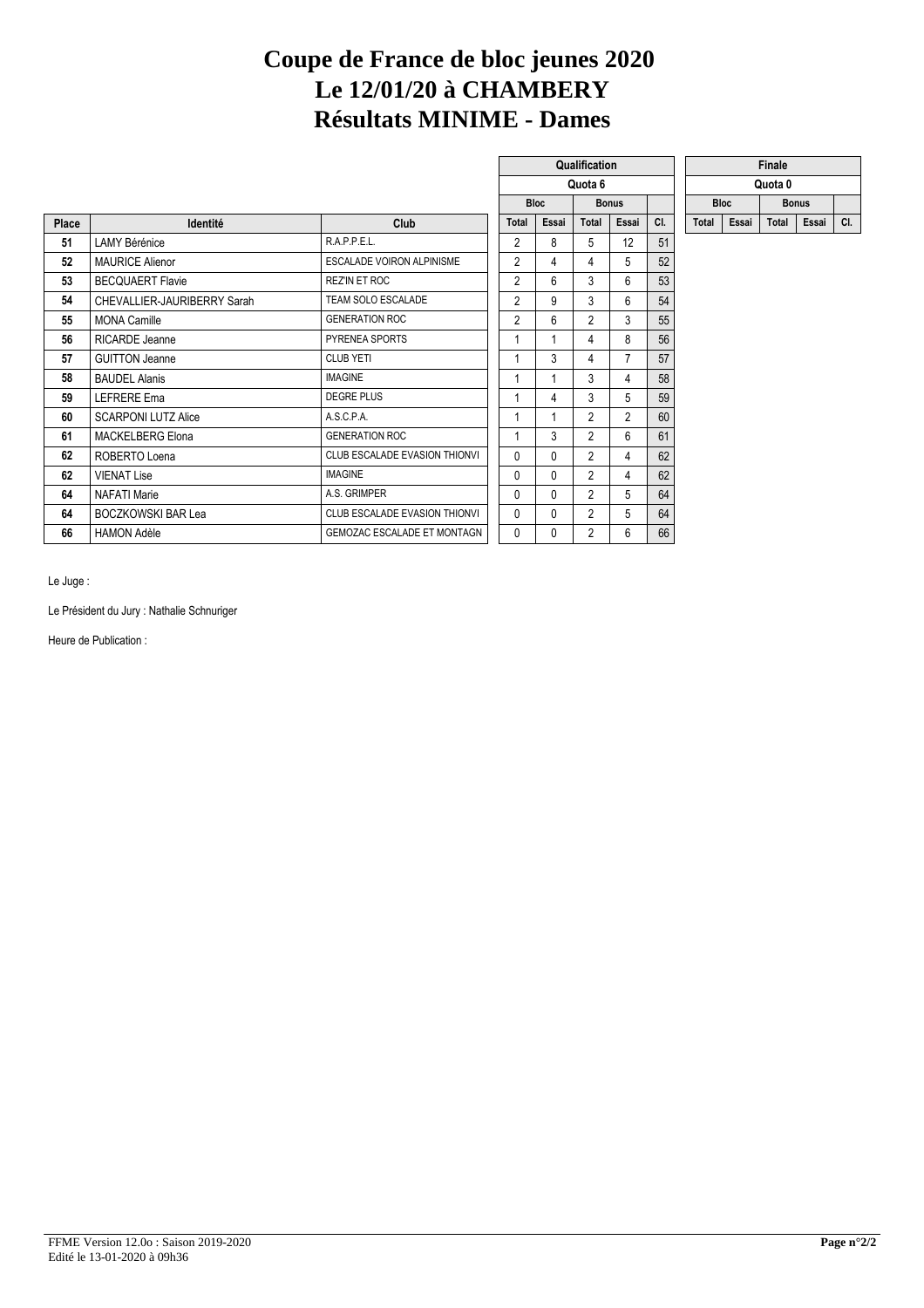

# **Coupe de France de bloc jeunes 2020 Le 12/01/20 à CHAMBERY Résultats MINIME - Hommes**

|                |                            |                               |                | <b>Bloc</b>    |                | Quota o<br><b>Bonus</b> |                         |                |                |       | Quota v        |                |  |
|----------------|----------------------------|-------------------------------|----------------|----------------|----------------|-------------------------|-------------------------|----------------|----------------|-------|----------------|----------------|--|
|                |                            |                               |                |                |                |                         |                         |                | <b>Bloc</b>    |       | <b>Bonus</b>   |                |  |
| Place          | Identité                   | Club                          | <b>Total</b>   | Essai          | Total          | Essai                   | CI.                     | <b>Total</b>   | Essai          | Total | Essai          | CI.            |  |
| 1              | <b>MARTINI Kito</b>        | <b>VERTICAL'ART NANTES</b>    | 9              | 11             | 10             | 11                      | $\sqrt{2}$              | 3              | 4              | 3     | 3              | $\overline{1}$ |  |
| $\overline{2}$ | <b>LEMAGNER Thomas</b>     | TEAM SOLO ESCALADE            | 9              | 17             | 10             | 14                      | 5                       | 3              | 5              | 3     | 3              | $\overline{2}$ |  |
| 3              | <b>LEROY Lubin</b>         | <b>CLUB VERTIGE</b>           | 9              | 10             | 10             | 11                      | $\mathbf{1}$            | 3              | 5              | 3     | 4              | 3              |  |
| 4              | <b>VALES Clement</b>       | M.J.C. MIGENNES               | 9              | 14             | 10             | 13                      | 3                       | $\overline{2}$ | $\overline{2}$ | 3     | 3              | $\overline{4}$ |  |
| 5              | <b>GOMAR Kyllian</b>       | SAS BO TOULOUSE               | 9              | 16             | 10             | 11                      | $\overline{\mathbf{4}}$ | 2              | 3              | 3     | $\overline{4}$ | 5              |  |
| 6              | PALMARO Hugo               | CAF LA ROCHE BONNEVILLE       | 9              | 19             | 10             | 16                      | $6\,$                   | 0              | 0              | 2     | 8              | 6              |  |
| $\overline{7}$ | <b>CLAUDE Mael</b>         | DRAC VERCORS ESCALADE         | 8              | 10             | 10             | 12                      | $\overline{7}$          |                |                |       |                |                |  |
| 8              | NORMAND Maho               | S.M.U.C. ESCALADE             | 8              | 13             | 10             | 14                      | 8                       |                |                |       |                |                |  |
| 9              | <b>GARCIA Romain</b>       | CAF LA ROCHE BONNEVILLE       | 8              | 14             | 10             | 14                      | 9                       |                |                |       |                |                |  |
| 10             | <b>SERVEL Charles</b>      | MONISTROL VERTICALE           | 8              | 15             | 10             | 13                      | 10                      |                |                |       |                |                |  |
| 11             | <b>BONHOMME Noé</b>        | A.S. GRIMPER                  | 8              | 15             | 10             | 14                      | 11                      |                |                |       |                |                |  |
| 12             | RAVLO-CASPERSEN Per        | CHAMBERY ESCALADE             | 8              | 9              | 9              | 10                      | 12                      |                |                |       |                |                |  |
| 13             | <b>MERLET Romain</b>       | CAF LA ROCHE BONNEVILLE       | $\overline{7}$ | 10             | 10             | 13                      | 13                      |                |                |       |                |                |  |
| 14             | LEFEUVRE Leo               | CLUB ALENCONNAIS ESCALADE     | $\overline{7}$ | 10             | 10             | 14                      | 14                      |                |                |       |                |                |  |
| 15             | <b>BRUNEL Zyan</b>         | ESCALADE VOIRON ALPINISME     | $\overline{7}$ | 12             | 10             | 18                      | 15                      |                |                |       |                |                |  |
| 16             | <b>GUILLERMIN Victor</b>   | ESCALAD'AND CAUX              | $\overline{7}$ | 10             | 9              | 9                       | 16                      |                |                |       |                |                |  |
| 17             | <b>BERNIER Mael</b>        | <b>IMAGINE</b>                | $\overline{7}$ | 10             | 9              | 11                      | 17                      |                |                |       |                |                |  |
| 17             | TEILLIER CHARRAUD Ulysse   | CLUB BLOCK'OUT CENTRE ESSONN  | $\overline{7}$ | 10             | 9              | 11                      | 17                      |                |                |       |                |                |  |
| 19             | <b>VALLET Antoine</b>      | CHAMBERY ESCALADE             | $\overline{7}$ | 10             | 9              | 12                      | 19                      |                |                |       |                |                |  |
| 20             | <b>NOEL Alexandre</b>      | CLUB BLOCK'OUT CENTRE ESSONN  | $\overline{7}$ | 13             | 9              | 14                      | 20                      |                |                |       |                |                |  |
| 21             | <b>CHAPPE Mathis</b>       | A.S. GRIMPER                  | $\overline{7}$ | 13             | 9              | 16                      | 21                      |                |                |       |                |                |  |
| 22             | MACÉ Quentin               | LES VOIES SALEES              | $\overline{7}$ | 16             | 9              | 15                      | 22                      |                |                |       |                |                |  |
| 23             | <b>QUIGNA Lucas</b>        | SURESNES ESCALADE             | $\overline{7}$ | 14             | 8              | 10                      | 23                      |                |                |       |                |                |  |
| 24             | <b>BOITEUX Elouan</b>      | <b>ENTRE-TEMPS</b>            | 6              | 11             | 10             | 19                      | 24                      |                |                |       |                |                |  |
| 25             | <b>BEGUINET Florent</b>    | <b>GENERATION ROC</b>         | 6              | 6              | 9              | 9                       | 25                      |                |                |       |                |                |  |
| 26             | <b>LUCCHESE Ari</b>        | LE MUR                        | 6              | 12             | 9              | 21                      | 26                      |                |                |       |                |                |  |
| 27             | <b>COLLARD Thibaut</b>     | A.S. GRIMPER                  | 6              | 13             | 8              | 10                      | 27                      |                |                |       |                |                |  |
| 28             | POLES Romeo                | LE MUR                        | 6              | 8              | $\overline{7}$ | 8                       | 28                      |                |                |       |                |                |  |
| 29             | <b>OLIVIER Lissandre</b>   | ESCALADE VOIRON ALPINISME     | 6              | 9              | $\overline{7}$ | 10                      | 29                      |                |                |       |                |                |  |
| 30             | <b>LEROY Gaspard</b>       | <b>CLUB VERTIGE</b>           | 5              | 9              | 10             | 18                      | 30                      |                |                |       |                |                |  |
| 31             | <b>CERVO GALLOIS Lucas</b> | BASE DE LOISIRS DE BUTHIERS   | 5              | 5              | 9              | 11                      | 31                      |                |                |       |                |                |  |
| 32             | <b>MOREL Jerome</b>        | ESCAPADE CLUB ROMANAIS PEAG   | 5              | 10             | 9              | 14                      | 32                      |                |                |       |                |                |  |
| 33             | <b>CUSIN GOGAT Pierre</b>  | <b>VERTICAL'ART NANTES</b>    | 5              | 6              | 8              | 8                       | 33                      |                |                |       |                |                |  |
| 34             | MINOT Tristan              | LE MUR                        | 5 <sub>5</sub> | 7 <sup>7</sup> | 8              | 13                      | $34\,$                  |                |                |       |                |                |  |
| 35             | <b>CAMPBELL Arthur</b>     | <b>JURA VERTICAL</b>          | 5              | 10             | 7              | 10                      | 35                      |                |                |       |                |                |  |
| 36             | <b>AUBELLE Baptiste</b>    | R.A.P.P.E.L.                  | 5              | 11             | $\overline{7}$ | 12                      | 36                      |                |                |       |                |                |  |
| 37             | <b>INGLE Oliver</b>        | <b>BRIANCON ESCALADE</b>      | 5              | 13             | $\overline{7}$ | 13                      | 37                      |                |                |       |                |                |  |
|                | <b>TISSERAND Thibault</b>  | CAF EN TETE NANCY             | 5              | 6              | 6              | 8                       | 38                      |                |                |       |                |                |  |
| 38<br>39       |                            | LE MUR                        | 5              | 9              | 6              | 9                       | 39                      |                |                |       |                |                |  |
|                | <b>TESSIER Aurélien</b>    | READY TO GRIMPE               |                |                |                |                         |                         |                |                |       |                |                |  |
| 40             | JANDET Nathan              | <b>USBY ESCALADE</b>          | 5              | 9              | 6              | 10                      | 40                      |                |                |       |                |                |  |
| 41             | RUDA Sacha                 |                               | 5              | 12             | 5              | 7                       | 41                      |                |                |       |                |                |  |
| 42             | SOHIEZ William             | <b>CLIP'EURE</b>              | 4              | 6              | 9              | 17                      | 42                      |                |                |       |                |                |  |
| 43             | DULLIN-JEAN Nathanaël      | BEYREDE ESCALADE MONTAGNE     | 4              | 5              | 8              | 15                      | 43                      |                |                |       |                |                |  |
| 44             | DONNADIEU Antoine          | <b>READY TO GRIMPE</b>        | 4              | $\overline{7}$ | 8              | 15                      | 44                      |                |                |       |                |                |  |
| 45             | <b>FIFRE Louison</b>       | A.S.C.P.A.                    | 4              | 8              | $\overline{7}$ | 12                      | 45                      |                |                |       |                |                |  |
| 46             | <b>COUTURIER Luka</b>      | CLUB ESCALADE EVASION THIONVI | 4              | 5              | 6              | 9                       | 46                      |                |                |       |                |                |  |
| 47             | <b>LUU VAN Victor</b>      | <b>MEGALITHE</b>              | 4              | 6              | 6              | 8                       | 47                      |                |                |       |                |                |  |
| 48             | <b>DIADEMI Elio</b>        | CLUB ESCALADE EVASION THIONVI | 4              | $\overline{7}$ | 6              | 11                      | 48                      |                |                |       |                |                |  |
| 49             | FOREST Barnabe             | CAF SALLANCHES COMPETITION    | 4              | 8              | 6              | 7                       | 49                      |                |                |       |                |                |  |
| 50             | <b>CUISSON Mathieu</b>     | <b>ASPTT DIGNE</b>            | 4              | 5              | 5              | 5                       | 50                      |                |                |       |                |                |  |

|              |             | Qualification |              |                |                |             | Finale       |   |
|--------------|-------------|---------------|--------------|----------------|----------------|-------------|--------------|---|
|              |             | Quota 6       |              |                |                |             | Quota 0      |   |
|              | <b>Bloc</b> |               | <b>Bonus</b> |                |                | <b>Bloc</b> | <b>Bonus</b> |   |
| <b>Total</b> | Essai       | <b>Total</b>  | Essai        | CI.            | <b>Total</b>   | Essai       | <b>Total</b> | Е |
| 9            | 11          | 10            | 11           | $\overline{2}$ | 3              | 4           | 3            |   |
| 9            | 17          | 10            | 14           | 5              | 3              | 5           | 3            |   |
| 9            | 10          | 10            | 11           | $\mathbf{1}$   | 3              | 5           | 3            |   |
| 9            | 14          | 10            | 13           | 3              | $\overline{c}$ | 2           | 3            |   |
| 9            | 16          | 10            | 11           | 4              | 2              | 3           | 3            |   |
| 9            | 19          | 10            | 16           | 6              | 0              | 0           | 2            |   |
| 8            | 10          | 10            | 12           | 7              |                |             |              |   |
| 8            | 13          | 10            | 14           | 8              |                |             |              |   |
| 8            | 14          | 10            | 14           | 9              |                |             |              |   |
| 8            | 15          | 10            | 13           | 10             |                |             |              |   |
| 8            | 15          | 10            | 14           | 11             |                |             |              |   |
| 8            | 9           | 9             | 10           | 12             |                |             |              |   |
| 7            | 10          | 10            | 13           | 13             |                |             |              |   |
| 7            | 10          | 10            | 14           | 14             |                |             |              |   |
| 7            | 12          | 10            | 18           | 15             |                |             |              |   |
| 7            | 10          | 9             | 9            | 16             |                |             |              |   |
| 7            | 10          | 9             | 11           | 17             |                |             |              |   |
| 7            | 10          | 9             | 11           | 17             |                |             |              |   |
| 7            | 10          | 9             | 12           | 19             |                |             |              |   |
| 7            | 13          | 9             | 14           | 20             |                |             |              |   |
| 7            | 13          | 9             | 16           | 21             |                |             |              |   |
| 7            | 16          | 9             | 15           | 22             |                |             |              |   |
| 7            | 14          | 8             | 10           | 23             |                |             |              |   |
| 6            | 11          | 10            | 19           | 24             |                |             |              |   |
| 6            | 6           | 9             | 9            | 25             |                |             |              |   |
| 6            | 12          | 9             | 21           | 26             |                |             |              |   |
| 6            | 13          | 8             | 10           | 27             |                |             |              |   |
| 6            | 8           | 7             | 8            | 28             |                |             |              |   |
| 6            | 9           | 7             | 10           | 29             |                |             |              |   |
| 5            | 9           | 10            | 18           | 30             |                |             |              |   |
| 5            | 5           | 9             | 11           | 31             |                |             |              |   |
| 5            | 10          | 9             | 14           | 32             |                |             |              |   |
| 5            | 6           | 8             | 8            | 33             |                |             |              |   |
| 5            | 7           | 8             | 13           | 34             |                |             |              |   |
| 5            | 10          | 7             | 10           | 35             |                |             |              |   |
| 5            | 11          | 7             | 12           | 36             |                |             |              |   |
| 5            | 13          | 7             | 13           | 37             |                |             |              |   |
| 5            | 6           | 6             | 8            | 38             |                |             |              |   |
| 5            | 9           | 6             | 9            | 39             |                |             |              |   |
| 5            | 9           | 6             | 10           | 40             |                |             |              |   |
| 5            | 12          | 5             | 7            | 41             |                |             |              |   |
| 4            | 6           | 9             | 17           | 42             |                |             |              |   |
| 4            | 5           | 8             | 15           | 43             |                |             |              |   |
| 4            | 7           | 8             | 15           | 44             |                |             |              |   |
| 4            | 8           | 7             | 12           | 45             |                |             |              |   |
|              |             |               |              |                |                |             |              |   |

|              |                             | <b>Finale</b>  |       |                |  |  |  |  |  |  |  |  |
|--------------|-----------------------------|----------------|-------|----------------|--|--|--|--|--|--|--|--|
|              |                             | Quota 0        |       |                |  |  |  |  |  |  |  |  |
|              | <b>Bloc</b><br><b>Bonus</b> |                |       |                |  |  |  |  |  |  |  |  |
| <b>Total</b> | Essai                       | <b>Total</b>   | Essai | CI.            |  |  |  |  |  |  |  |  |
| 3            |                             | 3              | 3     |                |  |  |  |  |  |  |  |  |
| 3            | 5                           | 3              | 3     | $\overline{c}$ |  |  |  |  |  |  |  |  |
| 3            | 5                           | 3              |       | 3              |  |  |  |  |  |  |  |  |
| 2            | 2                           | 3              | 3     | $\overline{4}$ |  |  |  |  |  |  |  |  |
| 2            | 3                           | 3              |       | 5              |  |  |  |  |  |  |  |  |
|              |                             | $\overline{2}$ |       | 6              |  |  |  |  |  |  |  |  |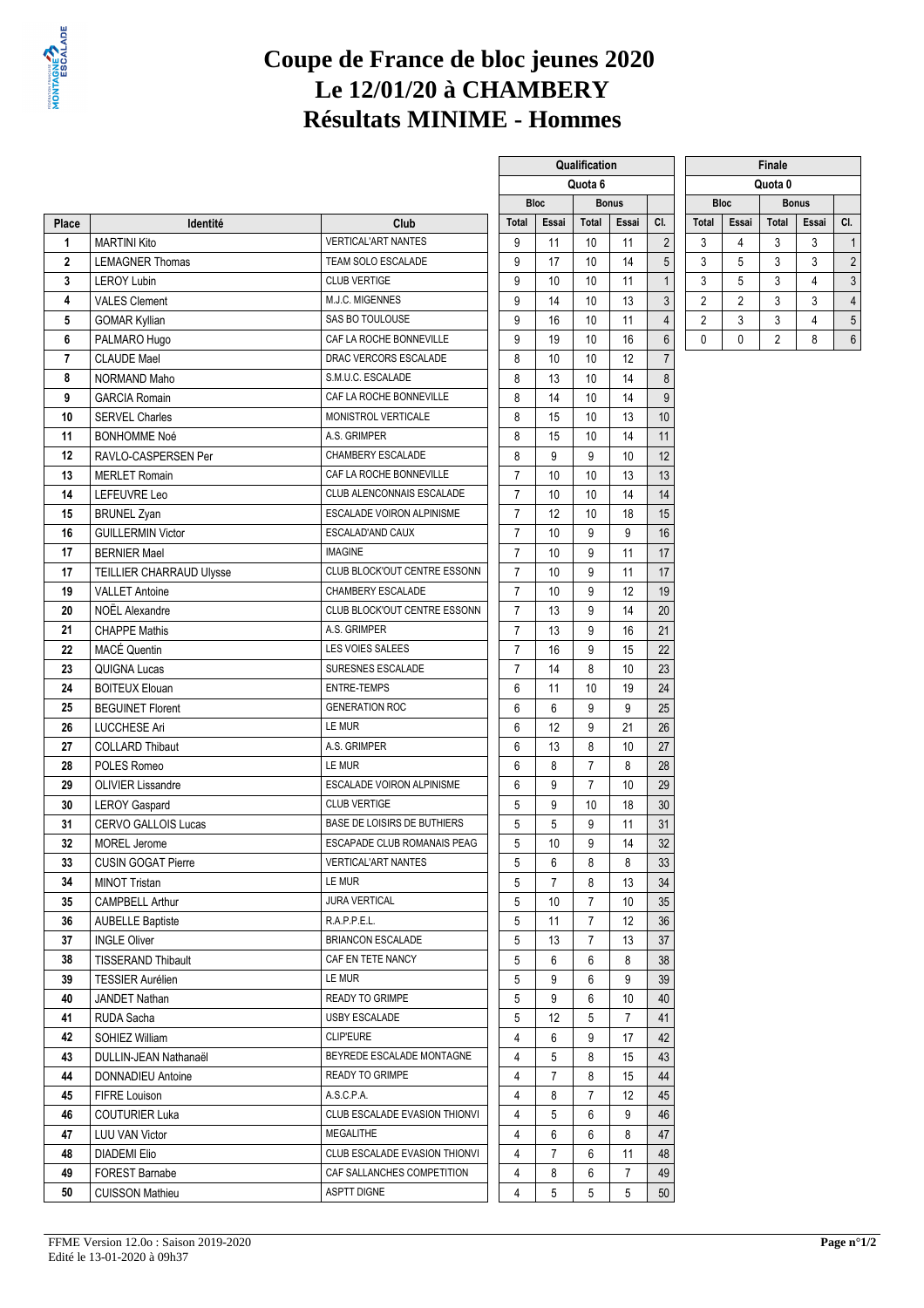# **Coupe de France de bloc jeunes 2020 Le 12/01/20 à CHAMBERY Résultats MINIME - Hommes**

 $\sqrt{2}$ 

|       |                          |                                      | Quota 6                                                                |                |    |                |                |     |             |       | Quota 0 |              |     |
|-------|--------------------------|--------------------------------------|------------------------------------------------------------------------|----------------|----|----------------|----------------|-----|-------------|-------|---------|--------------|-----|
|       |                          |                                      | <b>Bloc</b><br><b>Bonus</b><br><b>Total</b><br>Essai<br>Total<br>Essai |                |    |                |                |     | <b>Bloc</b> |       |         | <b>Bonus</b> |     |
| Place | Identité                 | Club                                 |                                                                        |                |    |                |                | CI. | Total       | Essai | Total   | Essai        | CI. |
| 51    | <b>MERCIER ROTA Theo</b> | CHAMBERY ESCALADE                    |                                                                        | 4              | 6  | 5              | 7              | 51  |             |       |         |              |     |
| 52    | <b>ROLS Andrei</b>       | DRAC VERCORS ESCALADE                |                                                                        | 4              | 7  | 5              | 9              | 52  |             |       |         |              |     |
| 53    | <b>GUENDOUL Younes</b>   | DRAC VERCORS ESCALADE                |                                                                        | 4              | 8  | 5              | $\overline{7}$ | 53  |             |       |         |              |     |
| 54    | <b>LE LOARER Arthur</b>  | <b>ESPACE LOISIRS SPORTIFS HEROU</b> |                                                                        | 4              | 8  | 5              | 9              | 54  |             |       |         |              |     |
| 55    | <b>BOUELLE Edgar</b>     | <b>RESINE ET SILEX</b>               |                                                                        | 4              | 9  | 5              | 10             | 55  |             |       |         |              |     |
| 56    | <b>SOULE Matteo</b>      | CLUB BLOCK'OUT CENTRE ESSONN         |                                                                        | 3              | 3  | 5              | 5              | 56  |             |       |         |              |     |
| 57    | SIRODOT Nathan           | <b>GENERATION ROC</b>                |                                                                        | 3              | 3  | 5              | 12             | 57  |             |       |         |              |     |
| 58    | <b>DESMAREST Lou</b>     | <b>ESCAL'A DONF</b>                  |                                                                        | 3              | 10 | 5              | 12             | 58  |             |       |         |              |     |
| 59    | <b>JACQUET Mathis</b>    | MAURIENNE ESCALADE                   |                                                                        | 3              | 3  | 4              | 4              | 59  |             |       |         |              |     |
| 59    | PAILLE Yann              | <b>CLUB YETI</b>                     |                                                                        | 3              | 3  | 4              | 4              | 59  |             |       |         |              |     |
| 59    | JUTTAUD Dorian           | GEMOZAC ESCALADE ET MONTAGN          |                                                                        | 3              | 3  | 4              | 4              | 59  |             |       |         |              |     |
| 62    | FOUILLOUX Hugo           | <b>READY TO GRIMPE</b>               |                                                                        | 3              | 5  | 4              | 9              | 62  |             |       |         |              |     |
| 63    | DUET Théo                | <b>GEMOZAC ESCALADE ET MONTAGN</b>   |                                                                        | 3              | 3  | 3              | 3              | 63  |             |       |         |              |     |
| 64    | <b>BAUDELET Lubin</b>    | <b>GENERATION ROC</b>                |                                                                        | 3              | 5  | 3              | 4              | 64  |             |       |         |              |     |
| 65    | <b>FAURE Arthur</b>      | ALBANAIS VERTICAL                    |                                                                        | 3              | 5  | 3              | 5              | 65  |             |       |         |              |     |
| 66    | VIANA MACHADO Lucas      | <b>DEGRE PLUS</b>                    |                                                                        | $\overline{2}$ | 3  | 3              | $-2147$        | 66  |             |       |         |              |     |
| 67    | <b>FOURCADE Antoine</b>  | R.A.P.P.E.L.                         |                                                                        | $\overline{2}$ | 8  | 3              | 9              | 67  |             |       |         |              |     |
| 68    | <b>LAPRE Maxime</b>      | <b>GENERATION ROC</b>                |                                                                        | $\overline{2}$ | 6  | $\overline{2}$ | 3              | 68  |             |       |         |              |     |
| 69    | <b>MARIEN Abel</b>       | BASE DE LOISIRS DE BUTHIERS          |                                                                        |                | 3  | $\overline{2}$ | 3              | 69  |             |       |         |              |     |

|  |       | Qualification |              |     |  |              |       | Finale       |       |     |
|--|-------|---------------|--------------|-----|--|--------------|-------|--------------|-------|-----|
|  |       | Quota 6       |              |     |  |              |       | Quota 0      |       |     |
|  | Bloc  |               | <b>Bonus</b> |     |  | <b>Bloc</b>  |       | <b>Bonus</b> |       |     |
|  | Essai | Total         | Essai        | CI. |  | <b>Total</b> | Essai |              | Essai | CI. |

Le Juge :

Le Président du Jury : Nathalie Schnuriger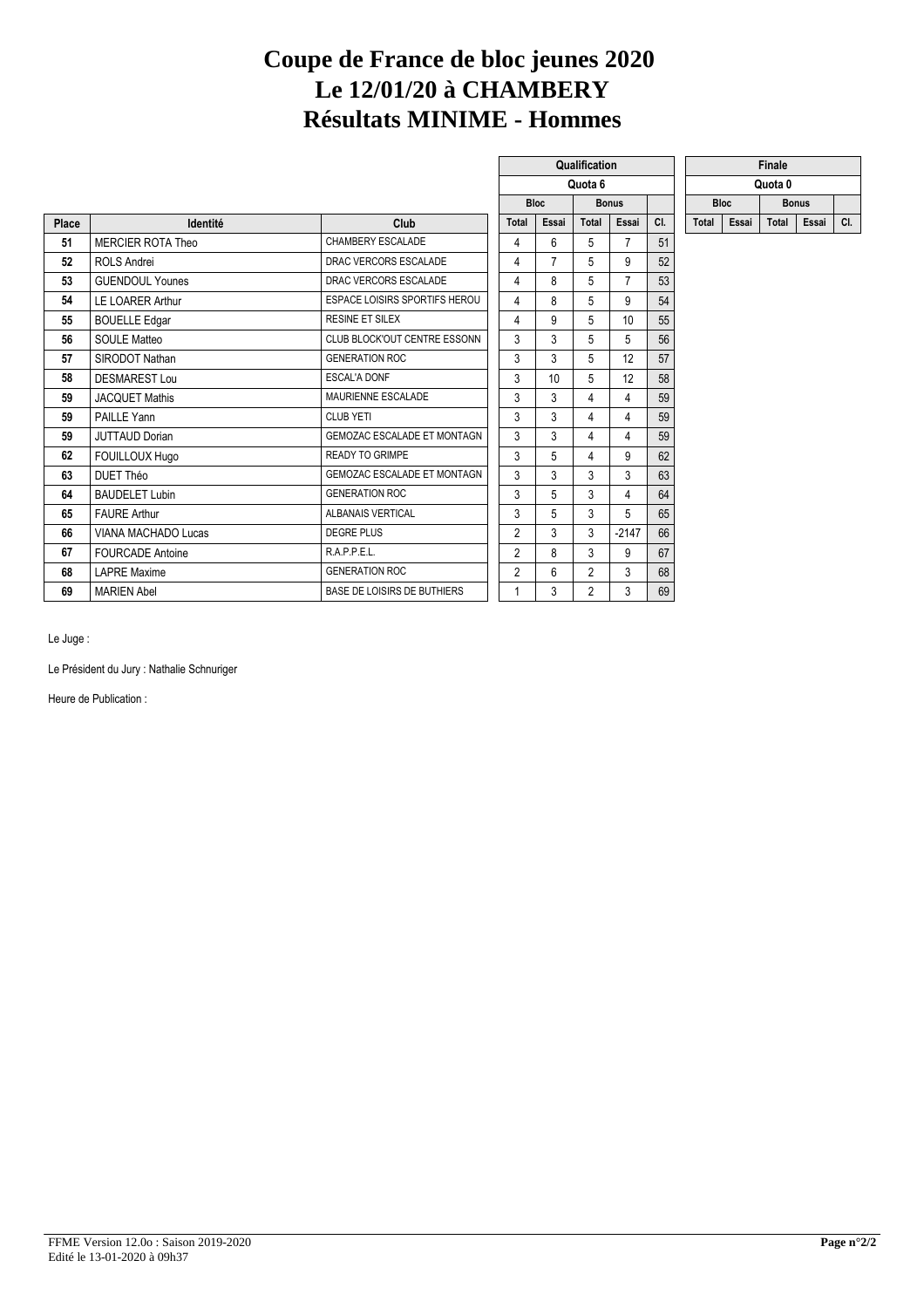

## **Coupe de France de bloc jeunes 2020 Le 12/01/20 à CHAMBERY Résultats CADET - Dames**

**Qualification** 

|             |                                 |                               | Quota 6                   |                |                |                   | Quota 0          |              |              |                |              |                |
|-------------|---------------------------------|-------------------------------|---------------------------|----------------|----------------|-------------------|------------------|--------------|--------------|----------------|--------------|----------------|
|             |                                 |                               |                           | <b>Bloc</b>    |                | <b>Bonus</b>      |                  |              | <b>Bloc</b>  |                | <b>Bonus</b> |                |
| Place       | Identité                        | Club                          | <b>Total</b>              | Essai          | <b>Total</b>   | Essai             | CI.              | <b>Total</b> | Essai        | <b>Total</b>   | Essai        | CI.            |
| 1           | <b>RAVINET Elsa</b>             | TOULOUSE ESCALADE CLUB        | 9                         | 11             | 10             | 10                | $\overline{2}$   | 3            | 5            | 3              | 5            | 1              |
| $\mathbf 2$ | <b>MAHEO Pauline</b>            | B'UP CLERMONT ESCALADE        | 9                         | 13             | 10             | 12                | 5                | 1            | 4            | 3              | 11           | $\overline{2}$ |
| 3           | <b>SIMON Amelie</b>             | CHAMBERY ESCALADE             | 9                         | 13             | 10             | 11                | $\overline{4}$   | $\mathbf{1}$ | $\mathbf{1}$ | 2              | 8            | 3              |
| 4           | ELHADJ MIMOUNE Selma            | LE 8 ASSURE                   | 10                        | 14             | 10             | 10                | $\mathbf{1}$     | 1            | 3            | 1              | 3            | 4              |
| 5           | <b>CASALES Margot</b>           | E.S. MASSY                    | 9                         | 11             | 9              | 10                | $6\,$            | 0            | 0            | 3              | 15           | 5              |
| 6           | DOUDOU Lisa                     | DRAC VERCORS ESCALADE         | 9                         | 12             | 10             | 15                | $\sqrt{3}$       | 0            | 0            | $\overline{2}$ | 5            | 6              |
| 7           | <b>BUFFARD Emily</b>            | LA DEGAINE ESCALADE ET MONTA  | 9                         | 19             | 9              | 13                | $\overline{7}$   |              |              |                |              |                |
| 8           | <b>CALLIET Agathe</b>           | <b>MINERAL SPIRIT</b>         | 8                         | 8              | 10             | 10                | $\bf 8$          |              |              |                |              |                |
| 9           | <b>BOUCARD Florine</b>          | CAF LA ROCHE BONNEVILLE       | 8                         | 11             | 10             | 12                | $\boldsymbol{9}$ |              |              |                |              |                |
| 10          | <b>BENETON Malou</b>            | MONISTROL VERTICALE           | 8                         | 13             | 10             | 14                | 10               |              |              |                |              |                |
| 11          | <b>MOULARD Lila</b>             | FOURNEL ARGENTIERE CLUB ESCA  | 8                         | 13             | 10             | 17                | 11               |              |              |                |              |                |
| 12          | <b>LEROY Belen</b>              | <b>CLUB VERTIGE</b>           | 8                         | 12             | 9              | 10                | 12               |              |              |                |              |                |
| 13          | <b>CLEMOT Anais</b>             | CLUB ALPIN FRANCAIS CHOLET CO | 8                         | 12             | 9              | 15                | 13               |              |              |                |              |                |
| 14          | <b>BARRAL Maelys</b>            | ROC EVASION ANNECY            | 8                         | 15             | 9              | 10                | 14               |              |              |                |              |                |
| 15          | <b>BAUVIN Romane</b>            | TOURNEFEUILLE ALTITUDE GRIMPE | $\overline{7}$            | 10             | 10             | 13                | 15               |              |              |                |              |                |
| 16          | <b>BONNIOT Louna</b>            | LYON ESCALADE SPORTIVE        | $\overline{7}$            | $\overline{7}$ | 9              | 10                | 16               |              |              |                |              |                |
| 17          | SINIC Eolia                     | GEMOZAC ESCALADE ET MONTAGN   | $\overline{7}$            | 10             | 9              | 12                | 17               |              |              |                |              |                |
| 18          | <b>MONIER Ciska</b>             | LYON ESCALADE SPORTIVE        | $\overline{7}$            | 12             | 9              | 12                | 18               |              |              |                |              |                |
| 19          | <b>GAILLARD Brune</b>           | LA DEGAINE ESCALADE ET MONTA  | $\overline{7}$            | 14             | 9              | 15                | 19               |              |              |                |              |                |
| 20          | <b>BAILET Pauline</b>           | A.S. GRIMPER                  | $\overline{7}$            | 17             | 8              | 13                | 20               |              |              |                |              |                |
| 21          | <b>RAUDIN Julia</b>             | ROC ET FALAISE                | $\overline{7}$            | 12             | $\overline{7}$ | 9                 | 21               |              |              |                |              |                |
| 22          | <b>GOARNIGOU Jeannelle</b>      | C.A.F. CHALONS EN CHAMPAGNE C | $\overline{7}$            | 14             | $\overline{7}$ | 11                | 22               |              |              |                |              |                |
| 23          | <b>GAILLARD Lisa</b>            | <b>CLUB VERTIGE</b>           | 6                         | 13             | 9              | 13                | 23               |              |              |                |              |                |
| 24          | <b>JEUNE Loanne</b>             | <b>ENTRE-TEMPS</b>            | 6                         | 13             | 8              | 16                | 24               |              |              |                |              |                |
| 25          | CAUCHARD Adèle                  | <b>MINERAL SPIRIT</b>         | 6                         | $\overline{7}$ | $\overline{7}$ | 8                 | 25               |              |              |                |              |                |
| 26          | <b>CARRERE Maya</b>             | CLUB DES SPORTS CHAMONIX SEC  | 6                         | 11             | $\overline{7}$ | 13                | 26               |              |              |                |              |                |
| 27          | PASTOR Océane                   | UNION SPORTIVE CAGNES         | 6                         | 11             | $\overline{7}$ | 15                | 27               |              |              |                |              |                |
| 28          | CHIARADIA Alyssa                | BUREAU DES MONITEURS DES CAL  | 6                         | 13             | $\overline{7}$ | 12                | 28               |              |              |                |              |                |
| 29          | <b>DEFOUR Juliette</b>          | <b>ESCAPILADE</b>             | 6                         | 15             | $\overline{7}$ | 11                | 29               |              |              |                |              |                |
| 30          | <b>FAVETTA Meline</b>           | MAURIENNE ESCALADE            | 6                         | 15             | $\overline{7}$ | 14                | 30               |              |              |                |              |                |
| 31          | ROUX Chloé                      | ESCALADE VOIRON ALPINISME     | 6                         | 17             | $\overline{7}$ | 11                | 31               |              |              |                |              |                |
| 32          | <b>LEREBOURS Lisa</b>           | UNION SPORTIVE CAGNES         | 6                         | 16             | 6              | 10                | 32               |              |              |                |              |                |
| 33          | DEFLACHE Candice                | LYON ESCALADE SPORTIVE        | 5                         | 8              | 8              | 10                | 33               |              |              |                |              |                |
| 34          | <b>VERDON Lisa</b>              | <b>ASPTT NANTES</b>           | 5                         | 9              | 8              | 13                |                  |              |              |                |              |                |
| 35          | <b>SERGEANT Lola</b>            | CLUB ESCALADE DE QUINSON      | 5                         | 10             | 8              | $12 \overline{ }$ | 34<br>35         |              |              |                |              |                |
| 35          |                                 | LYON ESCALADE SPORTIVE        |                           |                |                |                   | 35               |              |              |                |              |                |
|             | <b>BALLAND KIRCHHOFFER Lila</b> | <b>IMAGINE</b>                | 5                         | 10             | 8              | 12                |                  |              |              |                |              |                |
| 37          | WAUTHIER Léa                    |                               | 5                         | 11             | 8              | 13                | 37               |              |              |                |              |                |
| 38          | <b>BAUP Estelle</b>             | CHAMBERY ESCALADE             | 5                         | 13             | 8              | 18                | 38               |              |              |                |              |                |
| 39          | <b>ARCHIDOIT Lydie</b>          | LES VOIES SALEES              | 5                         | 10             | 7              | 15                | 39               |              |              |                |              |                |
| 40          | <b>ACKERMANN Judith</b>         | CAF EN TETE NANCY             | 5                         | 12             | 7              | 11                | 40               |              |              |                |              |                |
| 41          | <b>GRASLAND Marthe</b>          | <b>ASPTT NANTES</b>           | 5                         | 11             | 6              | 11                | 41               |              |              |                |              |                |
| 42          | <b>BERTHOUX Florael</b>         | CHAMBERY ESCALADE             |                           | 5<br>12<br>6   |                | 9                 | 42               |              |              |                |              |                |
| 43          | <b>BECKER Gabrielle</b>         | CAF AUXERRE COMPETITION       | 5<br>6<br>16              |                | 14             | 43                |                  |              |              |                |              |                |
| 44          | IAGGI Léane                     | A.S. GRIMPER                  | $\overline{7}$<br>4<br>10 |                |                | 9                 | 44               |              |              |                |              |                |
| 45          | LEUDET DE LA VALLEE Julie       | <b>CLUB VERTIGE</b>           | 4                         | 7              | 6              | 9                 | 45               |              |              |                |              |                |
| 46          | JOUHET Leila                    | PYRENEA SPORTS                | 4                         | 10             | 6              | 9                 | 46               |              |              |                |              |                |
| 47          | <b>WILLANO Axelle</b>           | ALBANAIS VERTICAL             | 4                         | 13             | 6              | 18                | 47               |              |              |                |              |                |
| 48          | <b>MARTIN Jeanne</b>            | ALBANAIS VERTICAL             | 4                         | 10             | 5              | 9                 | 48               |              |              |                |              |                |
| 49          | <b>CORM Gabrielle</b>           | CHAMBERY ESCALADE             | 4                         | 11             | 5              | 11                | 49               |              |              |                |              |                |
| 50          | <b>GEYNET Jade</b>              | AIN ROC                       | 4                         | 14             | 5              | 13                | 50               |              |              |                |              |                |

| FFME Version 12.0o : Saison 2019-2020 |
|---------------------------------------|
| Edité le 13-01-2020 à 09h37           |

|              |             | <b>Finale</b>         |              |                |  |  |  |  |  |  |  |
|--------------|-------------|-----------------------|--------------|----------------|--|--|--|--|--|--|--|
| Quota 0      |             |                       |              |                |  |  |  |  |  |  |  |
|              | <b>Bloc</b> |                       | <b>Bonus</b> |                |  |  |  |  |  |  |  |
| <b>Total</b> | Essai       | Essai<br><b>Total</b> |              |                |  |  |  |  |  |  |  |
| 3            | 5           | 3                     | 5            | 1              |  |  |  |  |  |  |  |
|              |             | 3                     | 11           | $\overline{2}$ |  |  |  |  |  |  |  |
|              |             | $\overline{2}$        | 8            | 3              |  |  |  |  |  |  |  |
|              | 3           |                       | 3            | 4              |  |  |  |  |  |  |  |
| 0            | 0           | 3                     | 15           | 5              |  |  |  |  |  |  |  |
| Ω            |             | $\overline{2}$        | 5            | 6              |  |  |  |  |  |  |  |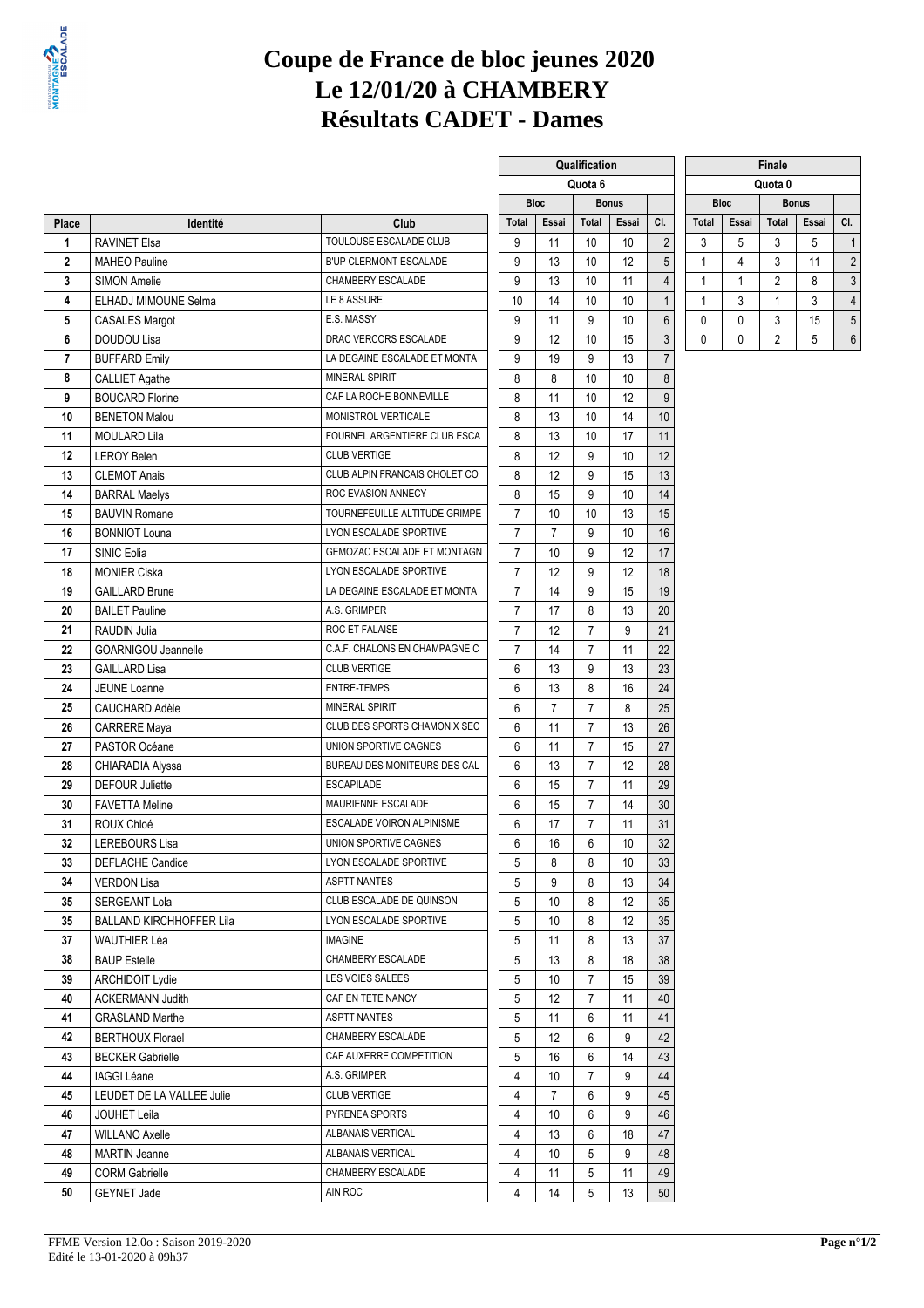## **Coupe de France de bloc jeunes 2020 Le 12/01/20 à CHAMBERY Résultats CADET - Dames**

 $\Box$ 

|       |                              |                          |                |                | Quota 6        |                |     |             |       | Quota 0      |       |     |
|-------|------------------------------|--------------------------|----------------|----------------|----------------|----------------|-----|-------------|-------|--------------|-------|-----|
|       |                              |                          |                | <b>Bloc</b>    |                | <b>Bonus</b>   |     | <b>Bloc</b> |       | <b>Bonus</b> |       |     |
| Place | Identité                     | Club                     | Total          | Essai          | Total          | Essai          | CI. | Total       | Essai | Total        | Essai | CI. |
| 51    | EISEN - BARBOUR Josephine    | <b>GRAVITE PLUS</b>      | 3              | 8              | 5              | 8              | 51  |             |       |              |       |     |
| 52    | <b>TEXIDO Morgane</b>        | <b>GRAVITE PLUS</b>      | 3              | 8              | 5              | 9              | 52  |             |       |              |       |     |
| 53    | <b>LEFEBVRE</b> Agathe       | SPID'EURE                | 3              |                | 4              | 6              | 53  |             |       |              |       |     |
| 54    | <b>BIGUENET Marie</b>        | <b>BRON VERTICAL</b>     | $\overline{2}$ | $\overline{2}$ | 4              | 9              | 54  |             |       |              |       |     |
| 55    | PELLEFIGUE Manon             | SAS BO TOULOUSE          | 2              | 4              | 4              | 8              | 55  |             |       |              |       |     |
| 56    | <b>MAINETTI Marie</b>        | S.M.U.C. ESCALADE        | $\overline{2}$ | 9              | 4              | 13             | 56  |             |       |              |       |     |
| 57    | <b>DUMON Zanne</b>           | G.R.I.M.P.E.             | $\overline{2}$ | 8              | 3              | 9              | 57  |             |       |              |       |     |
| 58    | <b>MONROCQ Romane</b>        | G.R.I.M.P.E.             | $\overline{2}$ | 8              | $\overline{2}$ | 5              | 58  |             |       |              |       |     |
| 59    | POURU Lucie                  | <b>BRIANCON ESCALADE</b> |                |                | 3              | 4              | 59  |             |       |              |       |     |
| 60    | <b>NODINOT Justine</b>       | <b>DEVERS TROYES</b>     |                | 4              | 3              | 4              | 60  |             |       |              |       |     |
| 61    | <b>IMBERT Juliette</b>       | R.A.P.P.E.L.             | 0              | $\mathbf{0}$   | $\overline{2}$ | $\overline{7}$ | 61  |             |       |              |       |     |
| 62    | <b>HAGENBACH ANDRE Marie</b> | <b>DEVERS TROYES</b>     | 0              | $\Omega$       |                | 4              | 62  |             |       |              |       |     |
| 63    | POUGALAN Cléa                | <b>DEVERS TROYES</b>     | 0              | 0              |                | 0              | 63  |             |       |              |       |     |

|                |             | Quota 6        |              |     |              |             | Quota 0      |   |
|----------------|-------------|----------------|--------------|-----|--------------|-------------|--------------|---|
|                | <b>Bloc</b> |                | <b>Bonus</b> |     |              | <b>Bloc</b> | <b>Bonus</b> |   |
| <b>Total</b>   | Essai       | <b>Total</b>   | Essai        | CI. | <b>Total</b> | Essai       | Total        | E |
| 3              | 8           | 5              | 8            | 51  |              |             |              |   |
| 3              | 8           | 5              | 9            | 52  |              |             |              |   |
| 3              | 7           | 4              | 6            | 53  |              |             |              |   |
| $\overline{2}$ | 2           | 4              | 9            | 54  |              |             |              |   |
| $\overline{2}$ | 4           | 4              | 8            | 55  |              |             |              |   |
| 2              | 9           | 4              | 13           | 56  |              |             |              |   |
| $\overline{2}$ | 8           | 3              | 9            | 57  |              |             |              |   |
| 2              | 8           | $\overline{2}$ | 5            | 58  |              |             |              |   |
| 1              | 1           | 3              | 4            | 59  |              |             |              |   |
| $\mathbf{1}$   | 4           | 3              | 4            | 60  |              |             |              |   |
| 0              | 0           | $\overline{2}$ | 7            | 61  |              |             |              |   |
| 0              | 0           | 1              | 4            | 62  |              |             |              |   |
| 0              | 0           |                | 0            | 63  |              |             |              |   |
|                |             |                |              |     |              |             |              |   |

**Qualification** 

| ıalification |       |     |       | Finale<br>Quota 0<br><b>Bloc</b><br><b>Bonus</b> |       |       |     |  |  |  |  |  |
|--------------|-------|-----|-------|--------------------------------------------------|-------|-------|-----|--|--|--|--|--|
| Quota 6      |       |     |       |                                                  |       |       |     |  |  |  |  |  |
| <b>Bonus</b> |       |     |       |                                                  |       |       |     |  |  |  |  |  |
| <b>Total</b> | Essai | CI. | Total | Essai                                            | Total | Essai | CI. |  |  |  |  |  |

Le Juge :

Le Président du Jury : Nathalie Schnuriger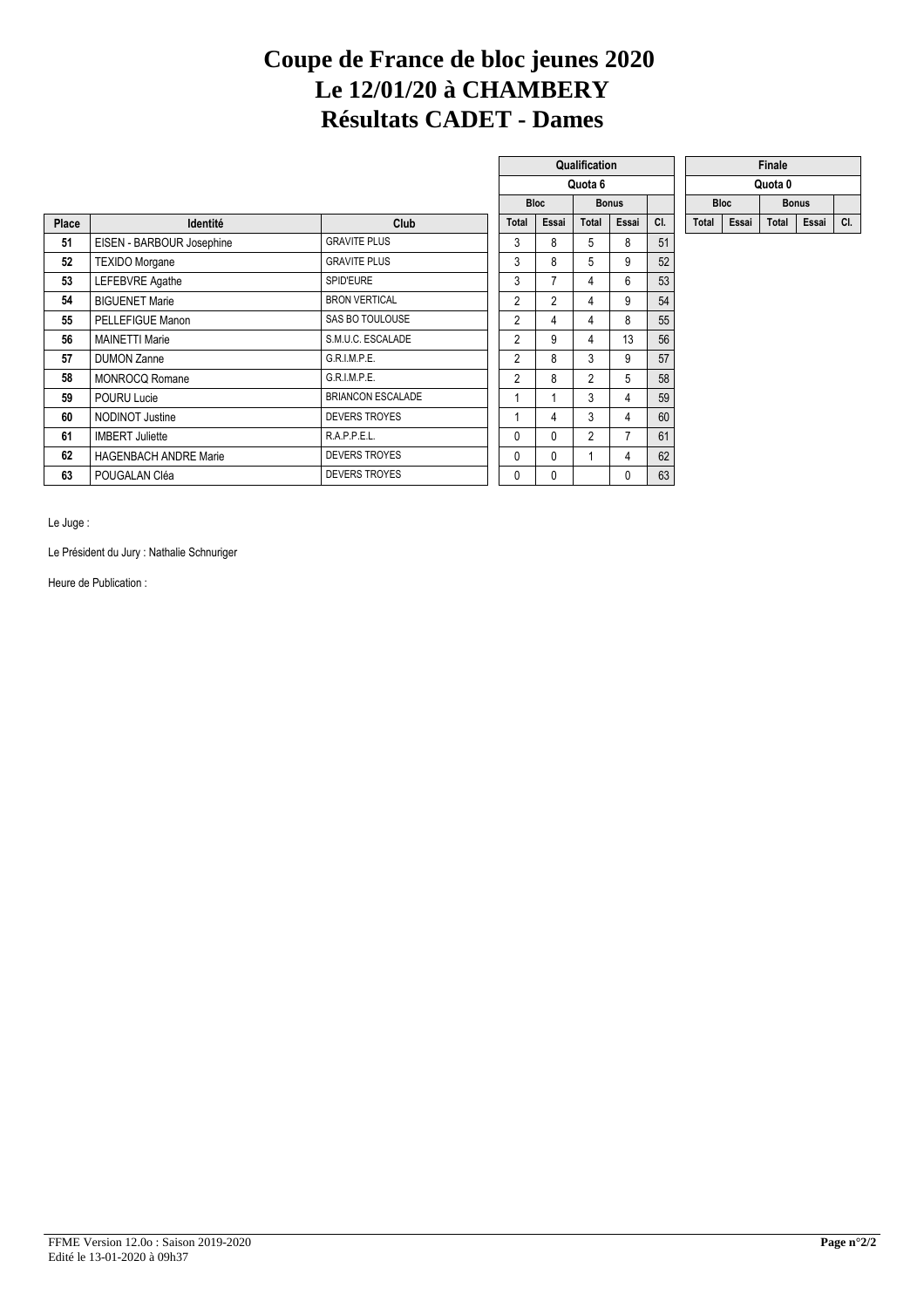

## **Coupe de France de bloc jeunes 2020 Le 12/01/20 à CHAMBERY Résultats CADET - Hommes**

**Qualification** 

|                |                                               |                               | Quota 6        |                | Quota 0        |                |                  |                |                |                |              |                |
|----------------|-----------------------------------------------|-------------------------------|----------------|----------------|----------------|----------------|------------------|----------------|----------------|----------------|--------------|----------------|
|                |                                               |                               |                | <b>Bloc</b>    |                | <b>Bonus</b>   |                  |                | <b>Bloc</b>    |                | <b>Bonus</b> |                |
| Place          | Identité                                      | Club                          | <b>Total</b>   | Essai          | Total          | Essai          | CI.              | <b>Total</b>   | Essai          | <b>Total</b>   | Essai        | CI.            |
| 1              | <b>JENFT Paul</b>                             | CHAMBERY ESCALADE             | 9              | 12             | 10             | 13             | $\mathbf{1}$     | 3              | 15             | 3              | 14           | $\overline{1}$ |
| $\mathbf 2$    | <b>SCHALCK Mejdi</b>                          | CHAMBERY ESCALADE             | 8              | 14             | 10             | 14             | $\sqrt{3}$       | $\overline{2}$ | 12             | 3              | 15           | $\overline{2}$ |
| 3              | <b>BURTIN Louison</b>                         | CLUB DES SPORTS CHAMONIX SEC  | 8              | 8              | 10             | 12             | $\overline{2}$   | $\overline{2}$ | $\overline{7}$ | $\overline{2}$ | 5            | 3              |
| 4              | <b>BARNABE Eliot</b>                          | TOURNEFEUILLE ALTITUDE GRIMPE | 8              | 11             | 9              | 13             | $\overline{4}$   | $\mathbf{1}$   | 3              | $\overline{2}$ | 5            | 4              |
| 5              | <b>ROUX Matias</b>                            | ESCALADE VOIRON ALPINISME     | $\overline{7}$ | 12             | 9              | 13             | 5                | $\mathbf{1}$   | 6              | 1              | 3            | 5              |
| 6              | FECHOZ Louis                                  | <b>BELLEVILLE COMPETITION</b> | $\overline{7}$ | 12             | 8              | 13             | $\boldsymbol{6}$ | 0              | $\mathbf{0}$   | $\mathbf{0}$   | 0            | 6              |
| $\overline{7}$ | <b>SCHMITT Oscar</b>                          | CLUB DES SPORTS CHAMONIX SEC  | 7              | 13             | $\overline{7}$ | 10             | $\overline{7}$   |                |                |                |              |                |
| 8              | <b>CABEZAS Amaury</b>                         | CLUB BLOCK'OUT CENTRE ESSONN  | 6              | 6              | 9              | 11             | $\bf 8$          |                |                |                |              |                |
| 9              | <b>DAIGUSON Quentin</b>                       | A.S.A. ESCALADE AVRILLE       | 6              | $\overline{7}$ | 9              | 14             | $\boldsymbol{9}$ |                |                |                |              |                |
| 10             | <b>BOUKANDJA BATHOL Justin</b>                | ESCAPADE CLUB ROMANAIS PEAG   | 6              | 8              | 9              | 12             | 10               |                |                |                |              |                |
| 11             | D'ANTERROCHES Tristan                         | LE 8 ASSURE                   | 6              | 8              | 9              | 16             | 11               |                |                |                |              |                |
| 12             | <b>BELLIA Laurent</b>                         | SAS BO TOULOUSE               | 6              | $\overline{7}$ | 8              | 12             | 12               |                |                |                |              |                |
| 13             | <b>MERARD Tanguy</b>                          | ROC'N POF                     | 6              | 9              | 8              | 16             | 13               |                |                |                |              |                |
| 14             | <b>MARCE Enzo</b>                             | <b>MINERAL SPIRIT</b>         | 6              | 10             | 8              | 14             | 14               |                |                |                |              |                |
| 15             | CHAUVET Léo                                   | <b>BRIANCON ESCALADE</b>      | 6              | 6              | $\overline{7}$ | 8              | 15               |                |                |                |              |                |
| 15             | <b>ABRIAT Etienne</b>                         | LA DEGAINE ESCALADE ET MONTA  | 6              | 6              | $\overline{7}$ | 8              | 15               |                |                |                |              |                |
| 17             | <b>CHEMELLE Colin</b>                         | <b>CLUB VERTIGE</b>           | 6              | $\overline{7}$ | $\overline{7}$ | 11             | 17               |                |                |                |              |                |
| 18             | <b>BERNET Mathis</b>                          | CHAMBERY ESCALADE             | 6              | 10             | $\overline{7}$ | 9              | 18               |                |                |                |              |                |
| 19             | <b>AUBERT MASMOUDI Younes</b>                 | ROC EVASION ANNECY            | 6              | 10             | $\overline{7}$ | 10             | 19               |                |                |                |              |                |
| 20             | <b>GRENIER Maël</b>                           | <b>CLUB VERTIGE</b>           | 6              | 11             | $\overline{7}$ | 10             | 20               |                |                |                |              |                |
| 21             | <b>GAUTIER Yannis</b>                         | <b>BRIANCON ESCALADE</b>      | 6              | 11             | $\overline{7}$ | 13             | 21               |                |                |                |              |                |
| 22             | <b>BECKER Hector</b>                          | A.S.C.P.A.                    | 6              | 12             | $\overline{7}$ | 14             | 22               |                |                |                |              |                |
| 23             | PESCH Kolya                                   | A.S.C.P.A.                    | 5              | 9              | $\overline{7}$ | 13             | 23               |                |                |                |              |                |
| 24             | <b>BEGHIN Barthelemy</b>                      | CHAMBERY ESCALADE             | 5              | 12             | $\overline{7}$ | 14             | 24               |                |                |                |              |                |
| 25             | DE CORDOVA Jérémy                             | <b>IMAGINE</b>                | 5              | 14             | $\overline{7}$ | 17             | 25               |                |                |                |              |                |
| 26             | <b>CHAKROUN Tommy</b>                         | <b>MINERAL SPIRIT</b>         | 5              | 6              | 6              | $\overline{7}$ | 26               |                |                |                |              |                |
| 27             | <b>DUFOUR Tim</b>                             | <b>BRON VERTICAL</b>          | 5              | 6              | 6              | 9              | 27               |                |                |                |              |                |
| 28             | <b>HUDAULT Clément</b>                        | <b>BRON VERTICAL</b>          | 5              | 8              | 6              | 9              | 28               |                |                |                |              |                |
| 29             | <b>IAGGI Tom</b>                              | A.S. GRIMPER                  | 5              | 10             | 6              | 12             | 29               |                |                |                |              |                |
| 30             | <b>CHANDY Mathias</b>                         | UNION SPORTIVE CAGNES         | 5              | 11             | 6              | $\overline{7}$ | 30               |                |                |                |              |                |
| 31             | <b>TISSAUD Frédéric</b>                       | A.S.C.P.A.                    | 5              | 11             | 6              | 14             | 31               |                |                |                |              |                |
| 32             | <b>FOURURE Thomas</b>                         | <b>BRIANCON ESCALADE</b>      | 5              | 12             | 6              | 8              | 32               |                |                |                |              |                |
| 32             |                                               | <b>USBY ESCALADE</b>          | 5              | 12             | 6              | 8              | 32               |                |                |                |              |                |
|                | <b>BOJMAN Adam</b><br><b>DEZELLUS Mathieu</b> | <b>BRON VERTICAL</b>          |                |                |                |                |                  |                |                |                |              |                |
| 34             |                                               | GEMOZAC ESCALADE ET MONTAGN   | 5              | 12             | 6              | 10             | 34               |                |                |                |              |                |
| 35             | <b>SEGUIN Alexis</b>                          |                               | 5              | 12             | 6              | 13             | 35               |                |                |                |              |                |
| 36             | <b>MARA Matthieu</b>                          | CAF SALLANCHES COMPETITION    | 5              | 14             | 5              | 14             | 36               |                |                |                |              |                |
| 37             | <b>DASSONVILLE Antoine</b>                    | <b>ESCAPILADE</b>             | 4              | 6              | $\overline{7}$ | 16             | 37               |                |                |                |              |                |
| 38             | <b>DHAISNE Pierrot</b>                        | <b>BRIANCON ESCALADE</b>      | 4              | 8              | $\overline{7}$ | 17             | 38               |                |                |                |              |                |
| 39             | <b>OUDIN Paul</b>                             | ROC EVASION ANNECY            | 4              | 6              | 6              | 12             | 39               |                |                |                |              |                |
| 40             | MICHOT Melvyn                                 | M.J.C. MIGENNES               | 4              | 7              | 6              | 10             | 40               |                |                |                |              |                |
| 41             | <b>MARTIN Nicolas</b>                         | <b>BLOCK'OUT METZ</b>         | 4              | 9              | 6              | 10             | 41               |                |                |                |              |                |
| 42             | <b>LAHOTTE Raphael</b>                        | CEPE DE VERNON                | 4              | 9              | 6              | 11             | 42               |                |                |                |              |                |
| 43             | TRIBENO CONTRERAS Matias                      | E.S. MASSY                    | 4              | 6              | 5              | 7              | 43               |                |                |                |              |                |
| 44             | <b>GUEYDON Pierre Alexandr</b>                | A.S. GRIMPER                  | 4              | 8              | 5              | $\overline{7}$ | 44               |                |                |                |              |                |
| 45             | <b>ROCH Basile</b>                            | CAF LA ROCHE BONNEVILLE       | 4              | 8              | 5              | 8              | 45               |                |                |                |              |                |
| 46             | <b>FRUCTUS Guy</b>                            | CHAMBERY ESCALADE             | 4              | 8              | 5              | 10             | 46               |                |                |                |              |                |
| 47             | <b>SARRON Swann</b>                           | <b>BRIANCON ESCALADE</b>      | 4              | 6              | 4              | 6              | 47               |                |                |                |              |                |
| 48             | <b>SAGE Alexis</b>                            | ESCAPADE CLUB ALBI            | 4              | 7              | 4              | 7              | 48               |                |                |                |              |                |
| 49             | REROLLE Joseph                                | <b>CLUB VERTIGE</b>           | 4              | 11             | 4              | 9              | 49               |                |                |                |              |                |
| 50             | <b>THOMAS Noe</b>                             | R.A.P.P.E.L.                  | 3              | 4              | 6              | 8              | 50               |                |                |                |              |                |

|                | <b>Finale</b> |                 |       |                |  |  |  |  |  |  |  |  |  |
|----------------|---------------|-----------------|-------|----------------|--|--|--|--|--|--|--|--|--|
| Quota 0        |               |                 |       |                |  |  |  |  |  |  |  |  |  |
|                | <b>Bloc</b>   | <b>Bonus</b>    |       |                |  |  |  |  |  |  |  |  |  |
| <b>Total</b>   | Essai         | Total           | Essai | CI.            |  |  |  |  |  |  |  |  |  |
| 3              | 15            | 3               | 14    |                |  |  |  |  |  |  |  |  |  |
| 2              | 12            | 3               | 15    | $\overline{c}$ |  |  |  |  |  |  |  |  |  |
| $\overline{2}$ | 7             | $\overline{2}$  | 5     | 3              |  |  |  |  |  |  |  |  |  |
|                | 3             | $\overline{2}$  | 5     | 4              |  |  |  |  |  |  |  |  |  |
|                | 6             |                 | 3     | 5              |  |  |  |  |  |  |  |  |  |
|                | Λ             | $\sqrt{2}$<br>Λ |       |                |  |  |  |  |  |  |  |  |  |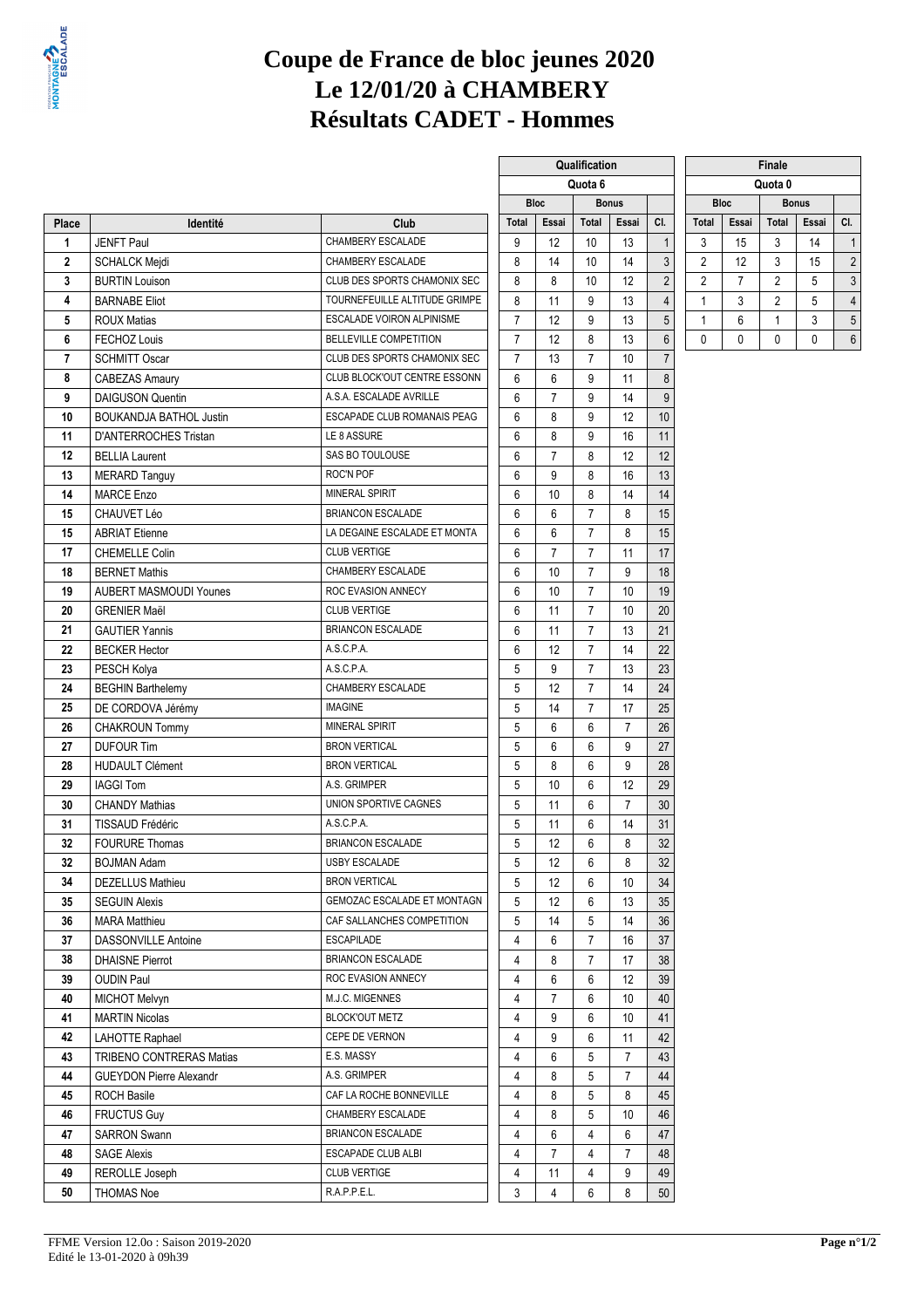## **Coupe de France de bloc jeunes 2020 Le 12/01/20 à CHAMBERY Résultats CADET - Hommes**

|              |                           |                                  |                |             | Quota 6        |                |     |       |             | Quota 0 |              |     |
|--------------|---------------------------|----------------------------------|----------------|-------------|----------------|----------------|-----|-------|-------------|---------|--------------|-----|
|              |                           |                                  |                | <b>Bloc</b> |                | <b>Bonus</b>   |     |       | <b>Bloc</b> |         | <b>Bonus</b> |     |
| <b>Place</b> | Identité                  | Club                             | <b>Total</b>   | Essai       | Total          | Essai          | CI. | Total | Essai       | Total   | Essai        | CI. |
| 51           | <b>JEGOU Francis</b>      | <b>USBY ESCALADE</b>             | 3              | 4           | 6              | 14             | 51  |       |             |         |              |     |
| 52           | <b>CALLOT Hippolyte</b>   | CLUB DES SPORTS CHAMONIX SEC     | 3              | 6           | 6              | 16             | 52  |       |             |         |              |     |
| 53           | <b>GAUDRE Tom</b>         | CLUB ALENCONNAIS ESCALADE        | 3              | 3           | 5              | 7              | 53  |       |             |         |              |     |
| 54           | RATINEY JACQUEMARD Satya  | ESCALAD'INDOOR                   | 3              | 3           | 5              | 10             | 54  |       |             |         |              |     |
| 55           | PAPELARD Basil            | LYON ESCALADE SPORTIVE           | 3              | 4           | 5              | 12             | 55  |       |             |         |              |     |
| 56           | <b>BENAT Louis</b>        | LYON ESCALADE SPORTIVE           | 3              | 5           | 5              | 12             | 56  |       |             |         |              |     |
| 57           | <b>COHENDET Lenny</b>     | UNION SPORTIVE CAGNES            | 3              | 8           | 5              | 11             | 57  |       |             |         |              |     |
| 58           | QUADRIO Elno              | LYON ESCALADE SPORTIVE           | 3              | 9           | 5              | 7              | 58  |       |             |         |              |     |
| 59           | <b>DUPEUBLE Marius</b>    | LA DEGAINE ESCALADE ET MONTA     | 3              | 3           | 4              | 5              | 59  |       |             |         |              |     |
| 60           | <b>RUPI Thibaut</b>       | <b>BLOC A BLOC GRIMPE</b>        | 3              | 5           | 4              | $\overline{7}$ | 60  |       |             |         |              |     |
| 61           | <b>LE LOARER Eliott</b>   | ESPACE LOISIRS SPORTIFS HEROU    | 3              |             | 4              | 6              | 61  |       |             |         |              |     |
| 62           | <b>CRETE Tim</b>          | <b>2APN GRIMPE</b>               | 3              | 6           | 3              | 5              | 62  |       |             |         |              |     |
| 63           | <b>BARRABES Titouan</b>   | A.S. ROC & PYRENE                | $\overline{2}$ | 3           | 3              | 4              | 63  |       |             |         |              |     |
| 64           | <b>BLUM-MULLER Kilian</b> | A.S.C.P.A.                       | 2              | 3           | 3              | 7              | 64  |       |             |         |              |     |
| 65           | <b>COUDERT Dorian</b>     | <b>ESCALADE VOIRON ALPINISME</b> | 2              | 4           | $\overline{2}$ | $\overline{4}$ | 65  |       |             |         |              |     |
| 66           | <b>DESMARES Tristan</b>   | CLUB DES SPORTS CHAMONIX SEC     |                |             | 2              | 6              | 66  |       |             |         |              |     |
|              |                           |                                  |                |             |                |                |     |       |             |         |              |     |

|                |                | Qualification  |                |     |              |       | Finale       |   |
|----------------|----------------|----------------|----------------|-----|--------------|-------|--------------|---|
|                |                | Quota 6        |                |     |              |       | Quota 0      |   |
|                | <b>Bloc</b>    |                | <b>Bonus</b>   |     | <b>Bloc</b>  |       | <b>Bonus</b> |   |
| Total          | Essai          | Total          | Essai          | CI. | <b>Total</b> | Essai | <b>Total</b> | E |
| 3              | 4              | 6              | 14             | 51  |              |       |              |   |
| 3              | 6              | 6              | 16             | 52  |              |       |              |   |
| 3              | 3              | 5              | $\overline{7}$ | 53  |              |       |              |   |
| 3              | 3              | 5              | 10             | 54  |              |       |              |   |
| 3              | 4              | 5              | 12             | 55  |              |       |              |   |
| 3              | 5              | 5              | 12             | 56  |              |       |              |   |
| 3              | 8              | 5              | 11             | 57  |              |       |              |   |
| 3              | 9              | 5              | $\overline{7}$ | 58  |              |       |              |   |
| 3              | 3              | 4              | 5              | 59  |              |       |              |   |
| 3              | 5              | 4              | 7              | 60  |              |       |              |   |
| 3              | $\overline{7}$ | 4              | 6              | 61  |              |       |              |   |
| 3              | 6              | 3              | 5              | 62  |              |       |              |   |
| $\overline{2}$ | 3              | 3              | 4              | 63  |              |       |              |   |
| $\overline{2}$ | 3              | 3              | 7              | 64  |              |       |              |   |
| $\overline{2}$ | 4              | $\overline{2}$ | 4              | 65  |              |       |              |   |
| 1              | 1              | $\overline{2}$ | 6              | 66  |              |       |              |   |
|                |                |                |                |     |              |       |              |   |

| ıalification |       |     |              |         | Finale       |       |     |
|--------------|-------|-----|--------------|---------|--------------|-------|-----|
| Quota 6      |       |     |              | Quota 0 |              |       |     |
| <b>Bonus</b> |       |     | <b>Bloc</b>  |         | <b>Bonus</b> |       |     |
| <b>Total</b> | Essai | CI. | <b>Total</b> | Essai   | <b>Total</b> | Essai | CI. |

Le Juge :

Le Président du Jury : Nathalie Schnuriger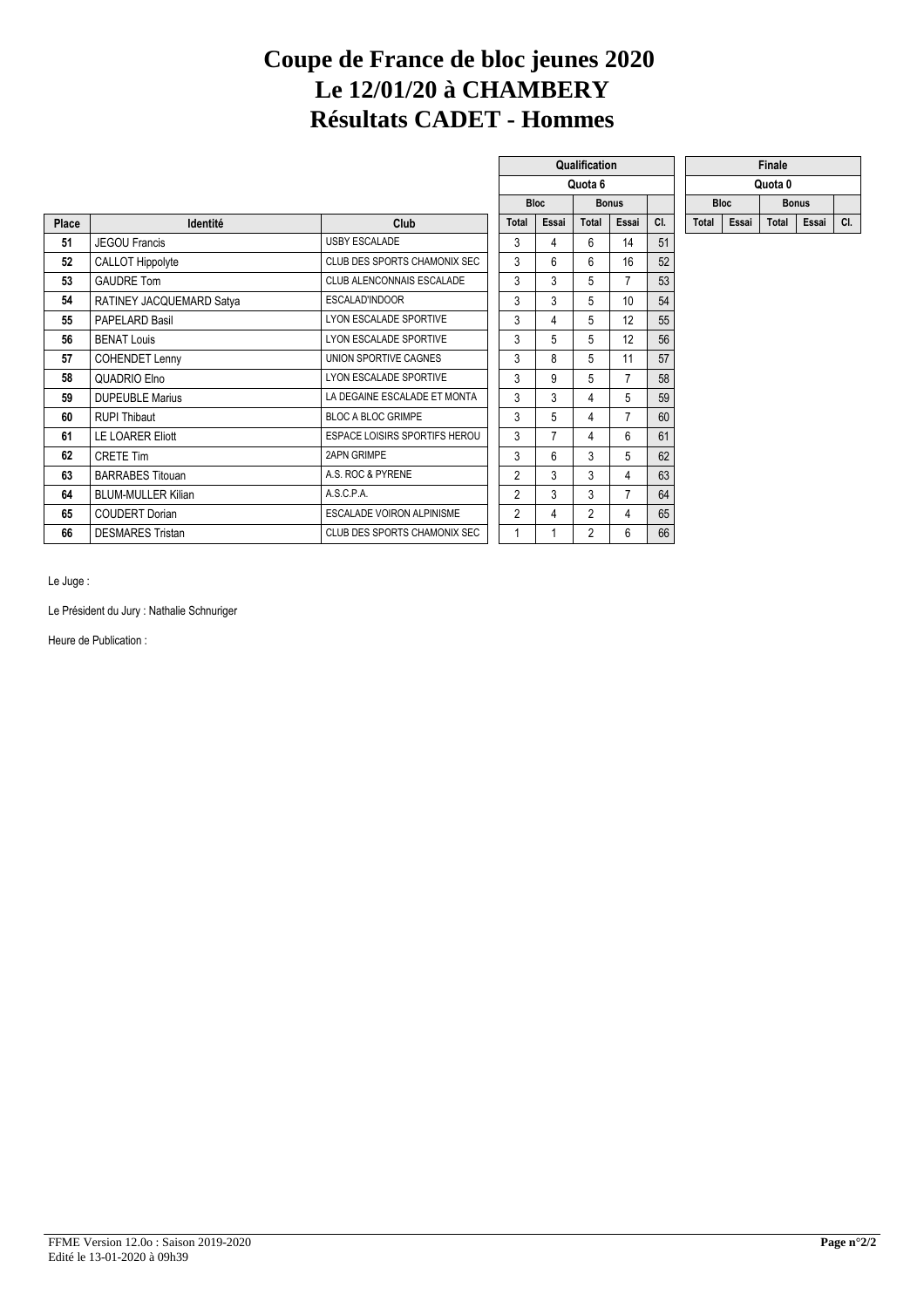

# **Coupe de France de bloc jeunes 2020 Le 12/01/20 à CHAMBERY Résultats JUNIOR - Dames**

**Qualification** 

|                         |                           |                                  |                |             |                | Quota 6        |                |                |                |                | Quota 0        |                |                |
|-------------------------|---------------------------|----------------------------------|----------------|-------------|----------------|----------------|----------------|----------------|----------------|----------------|----------------|----------------|----------------|
|                         |                           |                                  |                | <b>Bloc</b> |                |                | <b>Bonus</b>   |                |                | <b>Bloc</b>    |                | <b>Bonus</b>   |                |
| Place                   | Identité                  | Club                             | <b>Total</b>   |             | Essai          | <b>Total</b>   | Essai          | CI.            | <b>Total</b>   | Essai          | <b>Total</b>   | Essai          | CI.            |
| $\mathbf{1}$            | POUGET Camille            | TOURNEFEUILLE ALTITUDE GRIMPE    | 9              |             | 12             | 10             | 14             | 5              | 3              | 4              | 3              | 3              | $\overline{1}$ |
| $\overline{\mathbf{2}}$ | PIAZZALUNGA Maïlys        | SAS BO TOULOUSE                  | 9              |             | 12             | 10             | 11             | $\overline{4}$ | 3              | 4              | 3              | 4              | $\overline{2}$ |
| 3                       | <b>SAUTIER Lola</b>       | TOURNEFEUILLE ALTITUDE GRIMPE    | 9              |             | 11             | 10             | 15             | 3              | 3              | 8              | 3              | $\overline{7}$ | 3              |
| 4                       | <b>COHAUT Flavy</b>       | <b>GENERATION ROC</b>            | 9              |             | 11             | 10             | 10             | $\overline{2}$ | $\overline{2}$ | $\overline{7}$ | 3              | 8              | $\overline{4}$ |
| 5                       | <b>MANGIN Valentine</b>   | E.S. MASSY                       | 9              |             | 10             | 10             | 11             | $\mathbf{1}$   | $\overline{2}$ | 3              | $\overline{2}$ | 3              | 5              |
| 6                       | <b>MOREAU Solène</b>      | CLUB BLOCK'OUT CENTRE ESSONN     | 9              |             | 15             | 10             | 11             | $6\phantom{1}$ | $\mathbf{1}$   | 4              | 3              | 9              | 6              |
| $\overline{7}$          | GODECHOT Jeanne           | <b>CLUB ALPIN FRANCAIS NIORT</b> | 9              |             | 14             | 9              | 13             | $\overline{7}$ |                |                |                |                |                |
| 8                       | <b>GAUTRON Lison</b>      | TOURNEFEUILLE ALTITUDE GRIMPE    | 8              |             | 10             | 9              | 11             | 8              |                |                |                |                |                |
| 9                       | <b>CHAKROUN Emi</b>       | LYON ESCALADE SPORTIVE           | 8              |             | 14             | 9              | 15             | $\overline{9}$ |                |                |                |                |                |
| 10                      | <b>CHERBLANC Lisa</b>     | CHAMBERY ESCALADE                | $\overline{7}$ |             | 18             | 9              | 17             | 10             |                |                |                |                |                |
| 11                      | <b>LOPEZ Maeva</b>        | CAF LA ROCHE BONNEVILLE          | $\overline{7}$ |             | 11             | 8              | 10             | 11             |                |                |                |                |                |
| 12                      | <b>GOURJON Coralie</b>    | E.S. MASSY                       | $\overline{7}$ |             | 13             | 8              | 10             | 12             |                |                |                |                |                |
| 13                      | MC CARRON Sophie          | <b>CLUB VERTIGE</b>              | 6              |             | 12             | 9              | 16             | 13             |                |                |                |                |                |
| 14                      | <b>HANACHOWICZ Coline</b> | LA DEGAINE ESCALADE ET MONTA     | 6              |             | 14             | 8              | 17             | 14             |                |                |                |                |                |
| 15                      | <b>JAY Jeanne</b>         | <b>BLOCK'OUT METZ</b>            | 6              |             | $\overline{7}$ | $\overline{7}$ | 8              | 15             |                |                |                |                |                |
| 16                      | LEVIS Salomé              | ROC EVASION ANNECY               | 6              |             | 9              | $\overline{7}$ | 9              | 16             |                |                |                |                |                |
| 17                      | <b>GRASLAND Jehanne</b>   | CHAMBERY ESCALADE                | 6              |             | 10             | $\overline{7}$ | $\overline{7}$ | 17             |                |                |                |                |                |
| 18                      | <b>PAUL Mathilde</b>      | S.M.U.C. ESCALADE                | 6              |             | 11             | $\overline{7}$ | 12             | 18             |                |                |                |                |                |
| 19                      | <b>PLAID Luce</b>         | <b>BLOCK'OUT METZ</b>            | 6              |             | 13             | $\overline{7}$ | 13             | 19             |                |                |                |                |                |
| 20                      | <b>HUMBERT Nina</b>       | USBY ESCALADE                    | 5              |             | $\overline{7}$ | $\overline{7}$ | 10             | 20             |                |                |                |                |                |
| 21                      | <b>HARMAND Florine</b>    | <b>BLOCK'OUT METZ</b>            | 5              |             | 8              | $\overline{7}$ | 9              | 21             |                |                |                |                |                |
| 22                      | <b>CHEVALIER Julie</b>    | SAC A POF                        | 5              |             | 12             | $\overline{7}$ | 14             | 22             |                |                |                |                |                |
| 23                      | SAUZET Angèle             | R.A.P.P.E.L.                     | 5              |             | 9              | 6              | 8              | 23             |                |                |                |                |                |
| 24                      | <b>BONNARDIN Chloé</b>    | <b>CLUB VERTIGE</b>              | 4              |             | 9              | 5              | 9              | 24             |                |                |                |                |                |
| 25                      | <b>JOURDAN Cloe</b>       | <b>VERTICALE ATTITUDE</b>        | 4              |             | 14             | $\overline{4}$ | 9              | 25             |                |                |                |                |                |
| 26                      | <b>BERGERAS Rose</b>      | R.A.P.P.E.L.                     | 3              |             | 6              | 5              | 9              | 26             |                |                |                |                |                |
| 27                      | SAINT CYR Jade            | <b>CLUB VERTIGE</b>              | 3              |             | 3              | 4              | $\overline{4}$ | 27             |                |                |                |                |                |
| 28                      | <b>VAILLANT Clémence</b>  | CLUB DE PLEIN AIR DE L'ODON      | 3              |             | 9              | 4              | $\overline{7}$ | 28             |                |                |                |                |                |
| 29                      | <b>DUPUIS Anne-claire</b> | <b>ESCAPILADE</b>                | $\overline{2}$ |             | $\overline{4}$ | $\overline{4}$ | $\overline{4}$ | 29             |                |                |                |                |                |
| 30                      | <b>JEAN Ilona</b>         | MAURIENNE ESCALADE               | $\overline{2}$ |             | 8              | $\overline{2}$ | 4              | 30             |                |                |                |                |                |
| 31                      | PRÜFER Yaline             | CHAMBERY ESCALADE                | $\mathbf{1}$   |             | $\mathbf{1}$   | 3              | 4              | 31             |                |                |                |                |                |
|                         |                           |                                  |                |             |                |                |                |                |                |                |                |                |                |

| <b>Finale</b>  |             |                       |              |                |  |  |  |  |  |  |  |
|----------------|-------------|-----------------------|--------------|----------------|--|--|--|--|--|--|--|
|                |             | Quota 0               |              |                |  |  |  |  |  |  |  |
|                | <b>Bloc</b> |                       | <b>Bonus</b> |                |  |  |  |  |  |  |  |
| <b>Total</b>   | Essai       | <b>Total</b><br>Essai |              |                |  |  |  |  |  |  |  |
| 3              |             | 3                     | 3            |                |  |  |  |  |  |  |  |
| 3              |             | 3                     |              | $\overline{2}$ |  |  |  |  |  |  |  |
| 3              | 8           | 3                     | 7            | 3              |  |  |  |  |  |  |  |
| $\overline{2}$ |             | 3                     | 8            | $\overline{4}$ |  |  |  |  |  |  |  |
| $\overline{2}$ | 3           | 2                     | 3            | 5              |  |  |  |  |  |  |  |
|                |             | 3                     | 9            | 6              |  |  |  |  |  |  |  |

Le Juge :

Le Président du Jury : Nathalie Schnuriger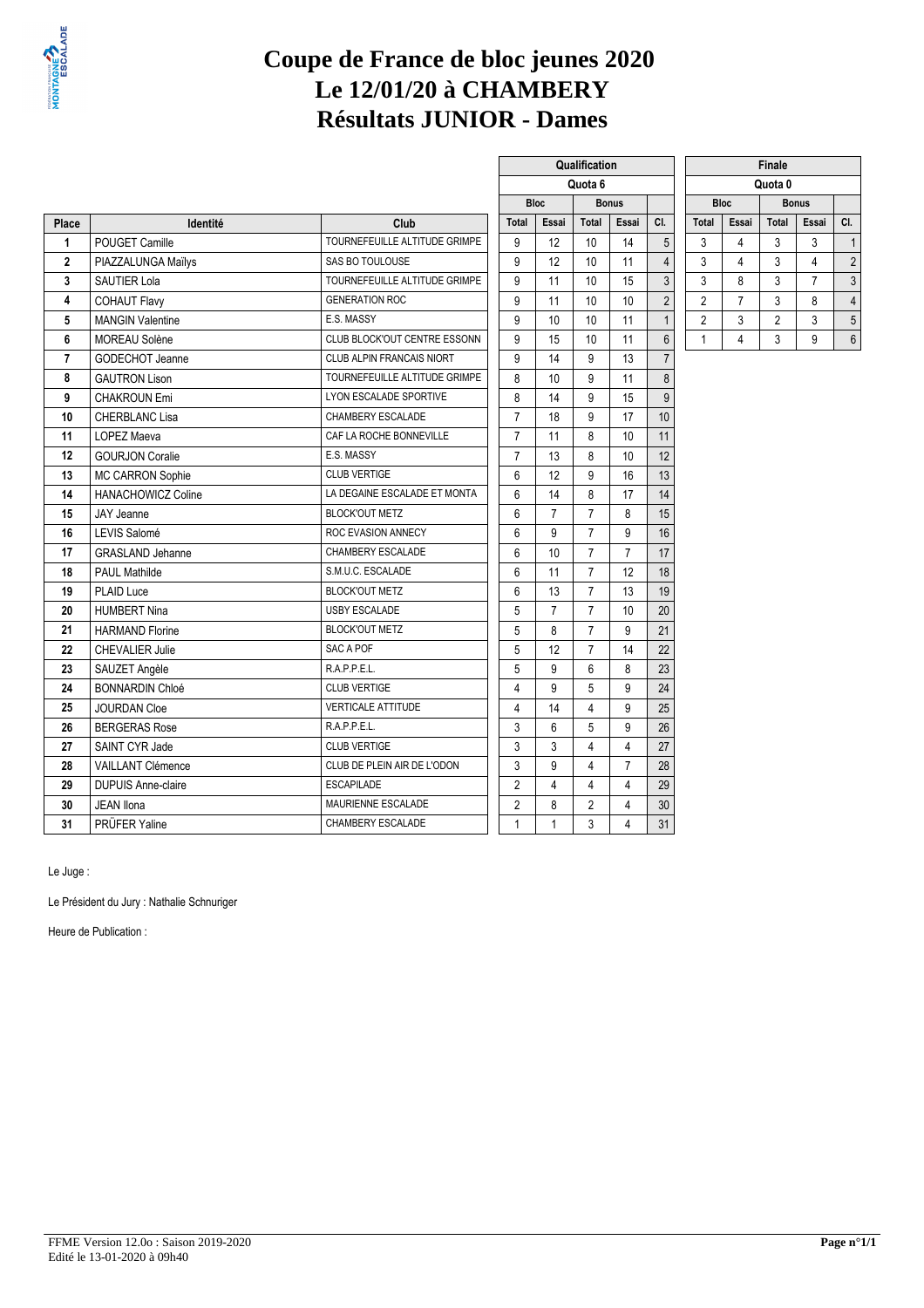

# **Coupe de France de bloc jeunes 2020 Le 12/01/20 à CHAMBERY Résultats JUNIOR - Hommes**

|                |                             |                               | Quota o        |                   |                | Quota v      |                  |              |             |                |              |                |
|----------------|-----------------------------|-------------------------------|----------------|-------------------|----------------|--------------|------------------|--------------|-------------|----------------|--------------|----------------|
|                |                             |                               |                | <b>Bloc</b>       |                | <b>Bonus</b> |                  |              | <b>Bloc</b> |                | <b>Bonus</b> |                |
| Place          | Identité                    | Club                          | Total          | Essai             | Total          | Essai        | CI.              | <b>Total</b> | Essai       | Total          | Essai        | CI.            |
| 1              | <b>FOURBET Diego</b>        | FOURNEL ARGENTIERE CLUB ESCA  | 8              | 12                | 10             | 14           | $\sqrt{3}$       | 3            | 11          | 3              | 10           | $\overline{1}$ |
| $\overline{2}$ | <b>MARCHALAND Jules</b>     | UNION SPORTIVE CAGNES         | 9              | 14                | 10             | 14           | $\overline{2}$   | 2            | 5           | 3              | 13           | $\overline{2}$ |
| 3              | <b>DUVAL Alistair</b>       | CAF LA ROCHE BONNEVILLE       | 8              | 14                | 10             | 18           | 5                | 1            | 4           | 3              | 10           | 3              |
| 4              | <b>BERTRAND Romain</b>      | LES LEZARDS VAGABONDS         | 8              | 15                | 10             | 14           | $\boldsymbol{6}$ | $\mathbf{1}$ | 5           | $\overline{2}$ | 3            | $\overline{4}$ |
| 5              | FOURTEAU Joshua             | UNION SAINT BRUNO             | 9              | 11                | 10             | 15           | $\mathbf{1}$     | $\mathbf{1}$ | 6           | $\overline{2}$ | 9            | 5              |
| 6              | <b>CHERIF Iliann</b>        | <b>AUSTRAL ROC</b>            | 8              | 14                | 10             | 14           | $\overline{4}$   | $\mathbf 0$  | 0           | 3              | 19           | 6              |
| $\overline{7}$ | <b>RUCAY Erwan</b>          | <b>ASPTT NANTES</b>           | 8              | 16                | 9              | 14           | $\overline{7}$   |              |             |                |              |                |
| 8              | LE BRIS Arthur              | <b>USBY ESCALADE</b>          | $\overline{7}$ | 10                | 9              | 14           | 8                |              |             |                |              |                |
| 9              | PAKRAVAN Valentin           | LES TROIS MOUSQUETONS BOULAZ  | $\overline{7}$ | 11                | 9              | 11           | 9                |              |             |                |              |                |
| 10             | <b>COME Marin</b>           | LYON ESCALADE SPORTIVE        | $\overline{7}$ | 13                | 9              | 19           | $10$             |              |             |                |              |                |
| 11             | <b>BRIERE</b> Soen          | HORIZON VERTICAL              | $\overline{7}$ | $\overline{7}$    | 8              | 9            | 11               |              |             |                |              |                |
| 12             | <b>BARACAND Aubin</b>       | <b>MINERAL SPIRIT</b>         | $\overline{7}$ | 9                 | 8              | 14           | 12               |              |             |                |              |                |
| 13             | CHEMINAL Noé                | MINERAL SPIRIT                | $\overline{7}$ | 10                | 8              | 14           | 13               |              |             |                |              |                |
| 14             | RAMOS Enzo                  | VAYRESTICAL                   | $\overline{7}$ | $12 \overline{ }$ | 8              | 13           | 14               |              |             |                |              |                |
| 15             | <b>PATIN Victor</b>         | MINERAL SPIRIT                | $\overline{7}$ | 14                | 8              | 9            | 15               |              |             |                |              |                |
| 16             | GAY Jéremie                 | <b>BRON VERTICAL</b>          | $\overline{7}$ | 14                | 8              | 13           | 16               |              |             |                |              |                |
| 16             | <b>PUIG Jules</b>           | LA DEGAINE ESCALADE ET MONTA  | $\overline{7}$ | 14                | 8              | 13           | 16               |              |             |                |              |                |
| 18             | <b>BERGASSE Damien</b>      | <b>MINERAL SPIRIT</b>         | $\overline{7}$ | 11                | $\overline{7}$ | 9            | 18               |              |             |                |              |                |
| 19             | <b>DUFROS Lucas</b>         | <b>VERTICAL'CITE</b>          | $\overline{7}$ | 15                | 7              | 9            | 19               |              |             |                |              |                |
| 20             | <b>BRETON Timothee</b>      | E.S. MASSY                    | $\overline{7}$ | 16                | $\overline{7}$ | 9            | 20               |              |             |                |              |                |
| 21             | POZZONI Isaia               | LEI LAGRAMUSAS                | 6              | 10                | 8              | 12           | 21               |              |             |                |              |                |
| 22             | POINDEFERT Arthur           | CLUB DES SPORTS CHAMONIX SEC  | 6              | 10                | 8              | 13           | 22               |              |             |                |              |                |
| 23             | <b>GRAIL Max Emmanuel</b>   | ESCALAD'INDOOR                | 6              | 6                 | $\overline{7}$ | 8            | 23               |              |             |                |              |                |
| 24             | <b>BONNEVAY Leon</b>        | LA DEGAINE ESCALADE ET MONTA  | 6              | 8                 | $\overline{7}$ | 10           | 24               |              |             |                |              |                |
| 25             | DE COMBIENS Duncan          | CLUB BLOCK'OUT CENTRE ESSONN  | 6              | 8                 | 7              | 12           | 25               |              |             |                |              |                |
| 26             | <b>BEGUINET Pierre Yves</b> | <b>GENERATION ROC</b>         | 6              | 10                | $\overline{7}$ | 7            | 26               |              |             |                |              |                |
| 27             | <b>MAZET Mathis</b>         | MONISTROL VERTICALE           | 6              | 10                | 7              | 9            | 27               |              |             |                |              |                |
| 28             | <b>LEONHART Elian</b>       | <b>GENERATION ROC</b>         | 6              | 12                | 7              | 9            | 28               |              |             |                |              |                |
| 28             | <b>ROLANDEZ Mathis</b>      | CAF LA ROCHE BONNEVILLE       | 6              | $12 \overline{ }$ | $\overline{7}$ | 9            | 28               |              |             |                |              |                |
| 30             | <b>JOUHET Amaël</b>         | PYRENEA SPORTS                | 6              | 12                | $\overline{7}$ | 11           | 30               |              |             |                |              |                |
| 31             | FRIEDERICH Hugo             | MAURIENNE ESCALADE            | 6              | 12                | $\overline{7}$ | 16           | 31               |              |             |                |              |                |
| 32             | <b>CHAPIN Theo</b>          | TEAM SOLO ESCALADE            | 6              | 13                | $\overline{7}$ | 12           | 32               |              |             |                |              |                |
| 33             | <b>DURY Clément</b>         | <b>CLUB VERTIGE</b>           | 6              | 13                | 7              | 13           | 33               |              |             |                |              |                |
| 34             | SANCHEZ Ludovic             | CLUB VERTIGE                  | 6              | 13                | 7 <sup>7</sup> | 14           | 34               |              |             |                |              |                |
| 35             | <b>COLIN Victor</b>         | LA DEGAINE ESCALADE ET MONTA  | 6              | 10                | 6              | 9            | 35               |              |             |                |              |                |
| 36             | <b>BACH Lucas</b>           | A.S.C.P.A.                    | 5              | $\overline{7}$    | 7              | 10           | 36               |              |             |                |              |                |
| 37             | <b>GARCIA Gaetan</b>        | BEYREDE ESCALADE MONTAGNE     | 5              | 9                 | $\overline{7}$ | 11           | 37               |              |             |                |              |                |
| 38             | MORINEAU Axel               | <b>VERTICAL'ART NANTES</b>    | 5              | 8                 | 6              | 7            | 38               |              |             |                |              |                |
| 39             | MANVILLE James              | VILLENNES ESCALADE            | 5              | 9                 | 6              | 10           | 39               |              |             |                |              |                |
| 40             | <b>BARBIER Mickael</b>      | A.L.M.A.                      | 5              | 12                | 6              | 9            | 40               |              |             |                |              |                |
| 41             | MISPELAERE Hippolythe       | CAF PAYS DE FLERS COMPETITION | 5              | 16                | 6              | 15           | 41               |              |             |                |              |                |
| 42             | STACHOW Thomas              | <b>JURA VERTICAL</b>          | 5              | 11                | 5              | 6            | 42               |              |             |                |              |                |
| 43             | FOREST Antonin              | ROC EVASION ANNECY            | 4              | 4                 | 8              | 12           | 43               |              |             |                |              |                |
| 44             | <b>THOMAS Maxence</b>       | CLUB VERTIGE                  | 4              | 4                 | 7              | 11           | 44               |              |             |                |              |                |
| 45             | <b>DEFRAIN Elliott</b>      | ACCES ESCALADE                | 4              | 5                 | $\overline{7}$ | 15           | 45               |              |             |                |              |                |
| 46             | <b>BERTRANT Ninian</b>      | ROC EVASION ANNECY            | 4              | 4                 | 6              | 6            | 46               |              |             |                |              |                |
| 47             | <b>BERAIL Lucas</b>         | TOURNEFEUILLE ALTITUDE GRIMPE | 4              | 8                 | 6              | 11           | 47               |              |             |                |              |                |
| 48             | <b>BLONDEL Lucas</b>        | A.S.C.P.A.                    | 4              | 9                 | 5              | 10           | 48               |              |             |                |              |                |
| 49             | <b>RUIZ Eric</b>            | PYRENEA SPORTS                | 4              | 11                | 5              | 11           | 49               |              |             |                |              |                |
| 50             | ARMELLIN Hugo               | USBY ESCALADE                 | 4              | 13                | 5              | 13           | 50               |              |             |                |              |                |

|                |       | Qualification |              |                | Finale         |             |                |   |
|----------------|-------|---------------|--------------|----------------|----------------|-------------|----------------|---|
|                |       | Quota 6       |              |                |                | Quota 0     |                |   |
|                | Bloc  |               | <b>Bonus</b> |                |                | <b>Bloc</b> | <b>Bonus</b>   |   |
| <b>Total</b>   | Essai | Total         | Essai        | CI.            | Total          | Essai       | Total          | Е |
| 8              | 12    | 10            | 14           | 3              | 3              | 11          | 3              |   |
| 9              | 14    | 10            | 14           | 2              | $\overline{2}$ | 5           | 3              |   |
| 8              | 14    | 10            | 18           | 5              | 1              | 4           | 3              |   |
| 8              | 15    | 10            | 14           | 6              | 1              | 5           | $\overline{2}$ |   |
| 9              | 11    | $10$          | 15           | $\mathbf{1}$   | 1              | 6           | 2              |   |
| 8              | 14    | 10            | 14           | $\overline{4}$ | 0              | 0           | 3              |   |
| 8              | 16    | 9             | 14           | 7              |                |             |                |   |
| 7              | 10    | 9             | 14           | 8              |                |             |                |   |
| 7              | 11    | 9             | 11           | 9              |                |             |                |   |
| 7              | 13    | 9             | 19           | 10             |                |             |                |   |
| 7              | 7     | 8             | 9            | 11             |                |             |                |   |
| 7              | 9     | 8             | 14           | 12             |                |             |                |   |
| 7              | 10    | 8             | 14           | 13             |                |             |                |   |
| 7              | 12    | 8             | 13           | 14             |                |             |                |   |
| 7              | 14    | 8             | 9            | 15             |                |             |                |   |
| 7              | 14    | 8             | 13           | 16             |                |             |                |   |
| 7              | 14    | 8             | 13           | 16             |                |             |                |   |
| 7              | 11    | 7             | 9            | 18             |                |             |                |   |
| 7              | 15    | 7             | 9            | 19             |                |             |                |   |
| $\overline{7}$ | 16    | 7             | 9            | 20             |                |             |                |   |
| 6              | 10    | 8             | 12           | 21             |                |             |                |   |
| 6              | 10    | 8             | 13           | 22             |                |             |                |   |
| 6              | 6     | 7             | 8            | 23             |                |             |                |   |
| 6              | 8     | 7             | 10           | 24             |                |             |                |   |
| 6              | 8     | 7             | 12           | 25             |                |             |                |   |
| 6              | 10    | 7             | 7            | 26             |                |             |                |   |
| 6              | 10    | 7             | 9            | 27             |                |             |                |   |
| 6              | 12    | 7             | 9            | 28             |                |             |                |   |
| 6              | 12    | 7             | 9            | 28             |                |             |                |   |
| 6              | 12    | 7             | 11           | 30             |                |             |                |   |
| 6              | 12    | 7             | 16           | 31             |                |             |                |   |
| 6              | 13    | 7             | 12           | 32             |                |             |                |   |
| 6              | 13    | 7             | 13           | 33             |                |             |                |   |
| 6              | 13    | 7             | 14           | 34             |                |             |                |   |
| 6              | 10    | 6             | 9            | 35             |                |             |                |   |
| 5              | 7     | 7             | 10           | 36             |                |             |                |   |
| 5              | 9     | 7             | 11           | 37             |                |             |                |   |
| 5              | 8     | 6             | 7            | 38             |                |             |                |   |
| 5              | 9     | 6             | 10           | 39             |                |             |                |   |
| 5              | 12    | 6             | 9            | 40             |                |             |                |   |
| 5              | 16    | 6             | 15           | 41             |                |             |                |   |
| 5              | 11    | 5             | 6            | 42             |                |             |                |   |
| 4              | 4     | 8             | 12           | 43             |                |             |                |   |
| 4              | 4     | 7             | 11           | 44             |                |             |                |   |
| 4              | 5     | 7             | 15           | 45             |                |             |                |   |
|                |       |               |              |                |                |             |                |   |

| <b>Finale</b> |                             |                |       |                |  |  |  |  |  |
|---------------|-----------------------------|----------------|-------|----------------|--|--|--|--|--|
| Quota 0       |                             |                |       |                |  |  |  |  |  |
|               | <b>Bloc</b><br><b>Bonus</b> |                |       |                |  |  |  |  |  |
| <b>Total</b>  | Essai                       | Total          | Essai | CI.            |  |  |  |  |  |
| 3             | 11                          | 3              | 10    |                |  |  |  |  |  |
| 2             | 5                           | 3              | 13    | $\overline{2}$ |  |  |  |  |  |
|               |                             | 3              | 10    | 3              |  |  |  |  |  |
|               | 5                           | $\overline{2}$ | 3     | 4              |  |  |  |  |  |
|               | 6                           |                | 9     | 5              |  |  |  |  |  |
|               |                             | 3              | 19    | 6              |  |  |  |  |  |